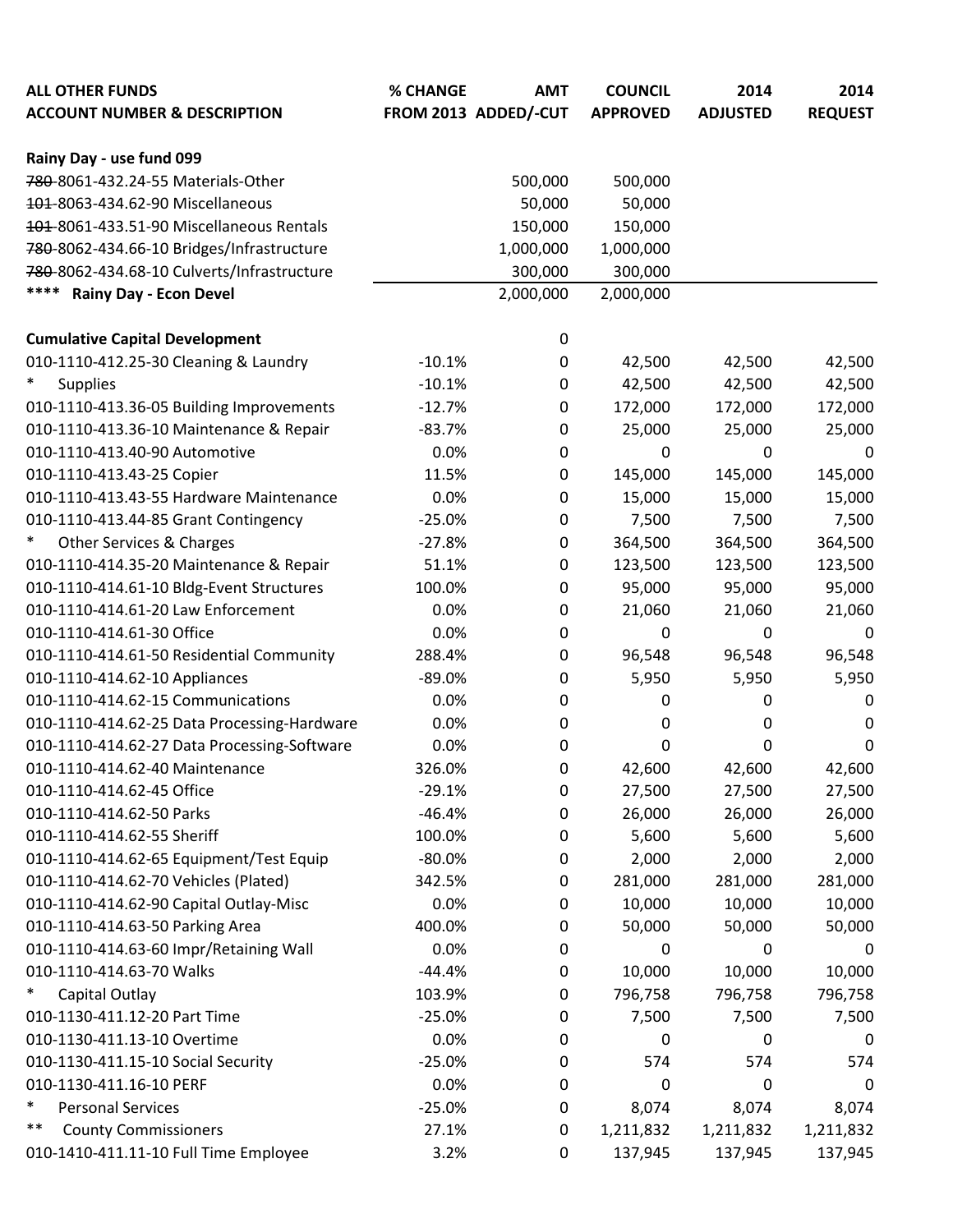| <b>ALL OTHER FUNDS</b>                       | % CHANGE  | <b>AMT</b>           | <b>COUNCIL</b>  | 2014            | 2014           |
|----------------------------------------------|-----------|----------------------|-----------------|-----------------|----------------|
| <b>ACCOUNT NUMBER &amp; DESCRIPTION</b>      |           | FROM 2013 ADDED/-CUT | <b>APPROVED</b> | <b>ADJUSTED</b> | <b>REQUEST</b> |
| 010-1410-411.13-10 Overtime                  | $-100.0%$ | 0                    | 0               | 0               | 0              |
| 010-1410-411.15-10 Social Security           | $-21.0%$  | 0                    | 10,553          | 10,553          | 10,553         |
| 010-1410-411.16-10 PERF                      | 100.0%    | $\mathbf 0$          | 15,450          | 15,450          | 15,450         |
| $\ast$<br><b>Personal Services</b>           | 4.3%      | 0                    | 163,948         | 163,948         | 163,948        |
| 010-1410-413.36-70 Telephone Equipment Maint | 0.0%      | $\mathbf 0$          | 0               | 0               | 0              |
| 010-1410-413.37-35 Internet Access           | 40.2%     | $\mathbf 0$          | 19,400          | 19,400          | 19,400         |
| 010-1410-413.43-35 Consultant                | 0.0%      | $\mathbf 0$          | 0               | 0               | 0              |
| 010-1410-413.43-55 Hardware Maintenance      | 0.0%      | $\mathbf 0$          | 0               | 0               | 0              |
| <b>Other Services &amp; Charges</b>          | 40.2%     | $\mathbf 0$          | 19,400          | 19,400          | 19,400         |
| 010-1410-414.62-15 Communications            | 0.0%      | 0                    | 0               | 0               | 0              |
| 010-1410-414.62-45 Office                    | 100.0%    | 0                    | 700             | 700             | 700            |
| $\ast$<br>Capital Outlay                     | 100.0%    | 0                    | 700             | 700             | 700            |
| $***$<br><b>MITS</b>                         | 7.6%      | 0                    | 184,048         | 184,048         | 184,048        |
| 010-9410-411.17-10 Health                    | $-2.2%$   | $-682$               | 30,305          | 30,987          | 0              |
| 010-9410-411.17-20 Long Term Disability      | 0.0%      | $\mathbf 0$          | 396             | 396             | 0              |
| 010-9410-411.17-30 Life                      | 0.0%      | 0                    | 274             | 274             | 0              |
| $***$<br>Employee Insurance                  | $-2.2%$   | $-682$               | 30,975          | 31,657          | 0              |
| ****<br><b>Cumulative Cap Dev</b>            | 23.4%     | $-682$               | 1,426,855       | 1,427,537       | 1,395,880      |
|                                              |           |                      |                 |                 |                |
| <b>Cumulative Bridge</b>                     |           |                      |                 |                 |                |
| Maintenance Division - Garage                |           |                      |                 |                 |                |
| 011-8058-431.11-10 Full Time Employee        | 1.7%      | $\boldsymbol{0}$     | 199,544         | 199,544         | 199,544        |
| 011-8058-431.13-10 Overtime                  | 1.5%      | $\mathbf 0$          | 20,190          | 20,190          | 20,190         |
| 011-8058-431.15-10 Social Security           | 1.6%      | $\mathbf 0$          | 16,810          | 16,810          | 16,870         |
| 011-8058-431.16-10 PERF                      | 13.8%     | 0                    | 24,611          | 24,611          | 24,698         |
| $\ast$<br><b>Personal Services</b>           | 2.7%      | $\pmb{0}$            | 261,155         | 261,155         | 261,302        |
| <b>Engineering Division - TCOB</b>           |           |                      |                 |                 |                |
| 011-8161-431.11-10 Full Time Employee        | 25.0%     | $\mathbf 0$          | 245,302         | 245,302         | 245,302        |
| 011-8161-431.12-10 Part Time - Regular       | $-100.0%$ | 0                    | 0               | 0               | 0              |
| 011-8161-431.12-20 Part Time - Other         | $-1.4%$   | 0                    | 30,556          | 30,556          | 30,556         |
| 011-8161-431.13-10 Overtime                  | 1.9%      | $\mathbf 0$          | 13,511          | 13,511          | 13,511         |
| 011-8161-431.15-10 Social Security           | 4.1%      | 0                    | 25,580          | 25,580          | 25,758         |
| 011-8161-431.16-10 PERF                      | 33.7%     | $\mathbf 0$          | 34,028          | 34,028          | 34,289         |
| 011-8161-431.19-20 Highway Time              | 0.0%      | 0                    | 45,000          | 45,000          | 45,000         |
| $\ast$<br><b>Personal Services</b>           | 6.1%      | $\mathbf 0$          | 393,977         | 393,977         | 394,416        |
| 011-8161-432.20-10 Office Supplies           | 0.0%      | $\mathbf 0$          | 3,000           | 3,000           | 3,000          |
| 011-8161-432.20-60 Operating                 | 0.0%      | 0                    | 1,500           | 1,500           | 1,500          |
| 011-8161-432.20-70 Repair & Maintenance      | $-50.0%$  | $\mathbf 0$          | 500             | 500             | 500            |
| 011-8161-432.20-90 Office                    | 0.0%      | 0                    | 1,500           | 1,500           | 1,500          |
| 011-8161-432.24-55 Materials-Other           | 0.0%      | $\pmb{0}$            | 5,000           | 5,000           | 5,000          |
| 011-8161-432.24-56 Materials/Pipes/Culvert   | 0.0%      | 0                    | 50,000          | 50,000          | 50,000         |
| 011-8161-432.25-10 Uniforms & Clothing       | 95.1%     | $\mathbf 0$          | 2,341           | 2,341           | 2,341          |
| $\ast$<br><b>Supplies</b>                    | 1.0%      | 0                    | 63,841          | 63,841          | 63,841         |
| 011-8161-433.30-05 Dues & Subscriptions      | 0.0%      | 0                    | 100             | 100             | 100            |
| 011-8161-433.30-10 Mileage Reimbursement     | 0.0%      | $\mathbf 0$          | 100             | 100             | 100            |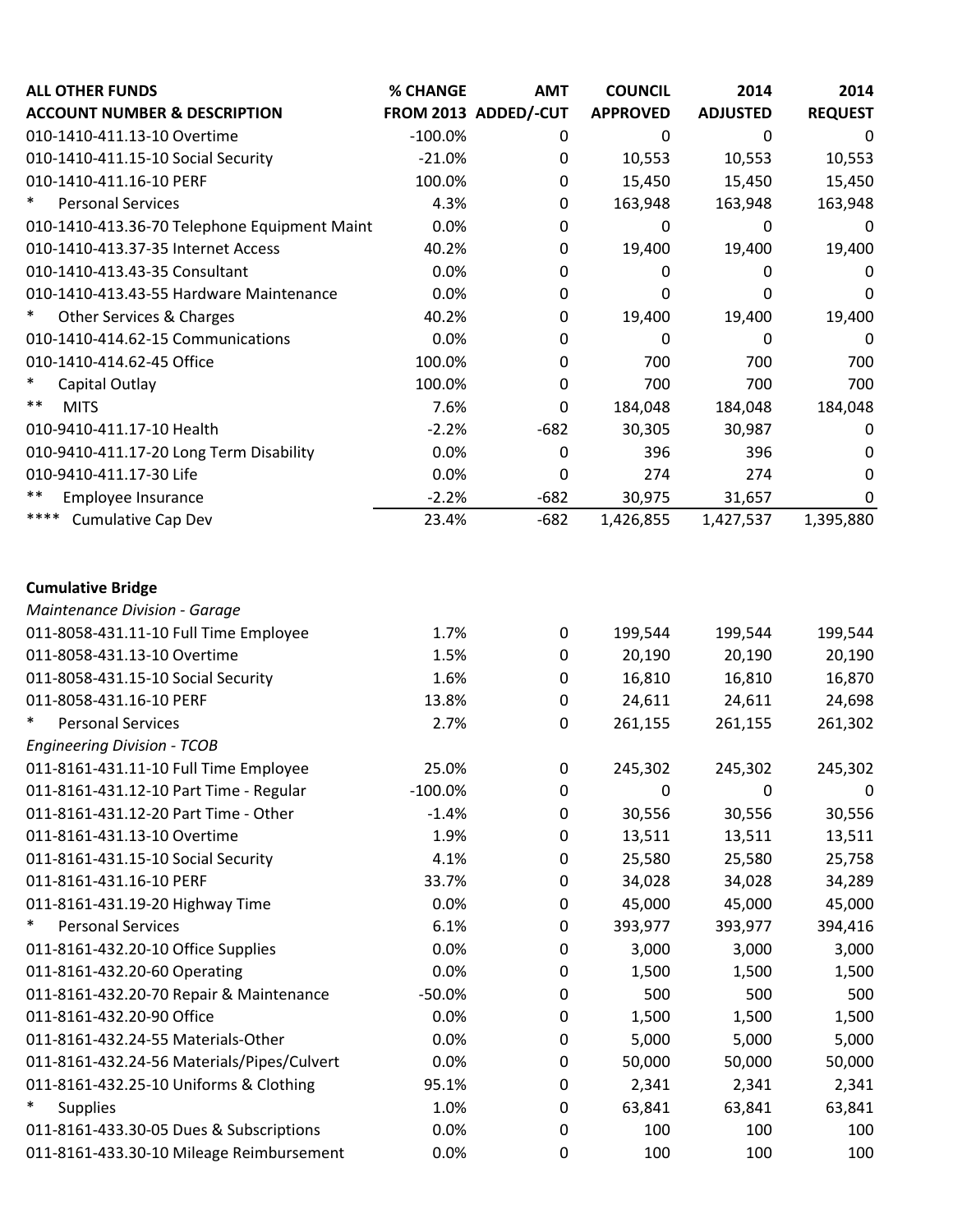| <b>ALL OTHER FUNDS</b>                          | % CHANGE | <b>AMT</b>           | <b>COUNCIL</b>  | 2014            | 2014           |
|-------------------------------------------------|----------|----------------------|-----------------|-----------------|----------------|
| <b>ACCOUNT NUMBER &amp; DESCRIPTION</b>         |          | FROM 2013 ADDED/-CUT | <b>APPROVED</b> | <b>ADJUSTED</b> | <b>REQUEST</b> |
| 011-8161-433.30-20 Postage                      | 0.0%     | 0                    | 100             | 100             | 100            |
| 011-8161-433.30-25 Advertising                  | 0.0%     | 0                    | 500             | 500             | 500            |
| 011-8161-433.30-30 Blueprinting/Photo           | 0.0%     | 0                    | 200             | 200             | 200            |
| 011-8161-433.30-80 Current Charges              | 0.0%     | 0                    | 130,000         | 130,000         | 130,000        |
| 011-8161-433.30-90 General Operating            | 0.0%     | $\mathbf 0$          | 1,000           | 1,000           | 1,000          |
| 011-8161-433.32-10 Travel                       | 0.0%     | $\mathbf 0$          | 1,200           | 1,200           | 1,200          |
| 011-8161-433.36-20 Repairs Maintenance Svc      | 0.0%     | $\mathbf 0$          | 20,000          | 20,000          | 20,000         |
| 011-8161-433.36-30 Maintenance Rent/Lease       | 0.0%     | 0                    | 60,000          | 60,000          | 60,000         |
| 011-8161-433.37-15 Utilities-Lighting Road      | 0.0%     | $\mathbf 0$          | 6,200           | 6,200           | 6,200          |
| 011-8161-433.38-20 Liability                    | 0.0%     | $\mathbf 0$          | 4,848           | 4,848           | 4,848          |
| 011-8161-433.42-11 Legal Professional           | 0.0%     | $\mathbf 0$          | 2,500           | 2,500           | 2,500          |
| 011-8161-433.42-20 Engineering                  | 0.0%     | $\mathbf 0$          | 200,000         | 200,000         | 200,000        |
| 011-8161-433.42-21 Bridge Inspect/Re-inspect    | 166.7%   | $\mathbf 0$          | 200,000         | 200,000         | 200,000        |
| 011-8161-433.43-50 Maintenance                  | 0.0%     | $\mathbf 0$          | 50,000          | 50,000          | 50,000         |
| 011-8161-433.43-53 Guardrail Rehabilitation     | 0.0%     | 0                    | 100,000         | 100,000         | 100,000        |
| *<br><b>Other Services &amp; Charges</b>        | 19.2%    | $\mathbf 0$          | 776,748         | 776,748         | 776,748        |
| 011-8161-434.62-90 Miscellaneous                | 25.0%    | $\mathbf 0$          | 125,000         | 125,000         | 125,000        |
| $\ast$<br>Capital Outlay                        | 25.0%    | $\mathbf 0$          | 125,000         | 125,000         | 125,000        |
| Constr/Reconstr Capital Outlay                  |          |                      |                 |                 |                |
| 011-8162-434.65-05 Bridges/Infrastructure       | 60.0%    | $\mathbf 0$          | 40,000          | 40,000          | 40,000         |
| 011-8162-434.66-05 Bridges/Rehabilitation       | 250.0%   | $\mathbf 0$          | 350,000         | 350,000         | 350,000        |
| 011-8162-434.66-10 Bridges/Infrastructure       | 0.0%     | $\mathbf 0$          | 0               | 0               | 0              |
| 011-8162-434.66-15 Bridges/Miscellaneous        | 100.0%   | $\mathbf 0$          | 10,000          | 10,000          | 10,000         |
| 011-8162-434.68-05 Culverts/Rehabilitation      | 0.0%     | $\mathbf 0$          | 0               | 0               | 0              |
| 011-8162-434.68-06 Culverts/Repairs             | $-50.0%$ | $\boldsymbol{0}$     | 50,000          | 50,000          | 50,000         |
| 011-8162-434.68-10 Culverts/Infrastructure      | $-66.4%$ | $\boldsymbol{0}$     | 168,000         | 168,000         | 168,000        |
| 011-8162-434.68-15 Culverts/Drains & Misc. Culv | 0.0%     | $\boldsymbol{0}$     | 0               | 0               | 0              |
| *<br>Capital Outlay                             | $-14.8%$ | $\boldsymbol{0}$     | 618,000         | 618,000         | 618,000        |
| <b>Benefits</b>                                 |          |                      |                 |                 |                |
| 011-9410-411.17-10 Health                       | 10.7%    | $-3,749$             | 166,666         | 170,415         | 170,415        |
| 011-9410-411.17-20 Long Term Disability         | 18.8%    | $\boldsymbol{0}$     | 1,568           | 1,568           | 1,568          |
| 011-9410-411.17-30 Life                         | $-0.6%$  | 0                    | 984             | 984             | 984            |
| 011-9410-411.17-40 Unemployment                 | 0.0%     | 0                    | 1,500           | 1,500           | 1,500          |
| 011-9410-411.17-50 Workers Compensation         | 4.7%     | 0                    | 19,607          | 19,607          | 19,607         |
| **<br>Employee Insurance                        | 10.0%    | $-3,749$             | 190,325         | 194,074         | 194,074        |
| ****<br><b>Cumulative Bridge</b>                | 3.9%     | $-3,749$             | 2,429,046       | 2,432,795       | 2,433,381      |
|                                                 |          |                      |                 |                 | 2,432,845      |
|                                                 |          |                      |                 |                 | 536            |
| Jail Lease/Rental                               |          |                      |                 |                 |                |
| 020-0110-493.44-20 Jail Lease                   | 0.9%     | 0                    | 1,125,000       | 1,125,000       | 1,125,000      |
| $\ast$<br>Other Services & Charges              | 0.9%     | $\mathbf 0$          | 1,125,000       | 1,125,000       | 1,125,000      |
| ****<br>Jail Lease Rental                       | 0.9%     | 0                    | 1,125,000       | 1,125,000       | 1,125,000      |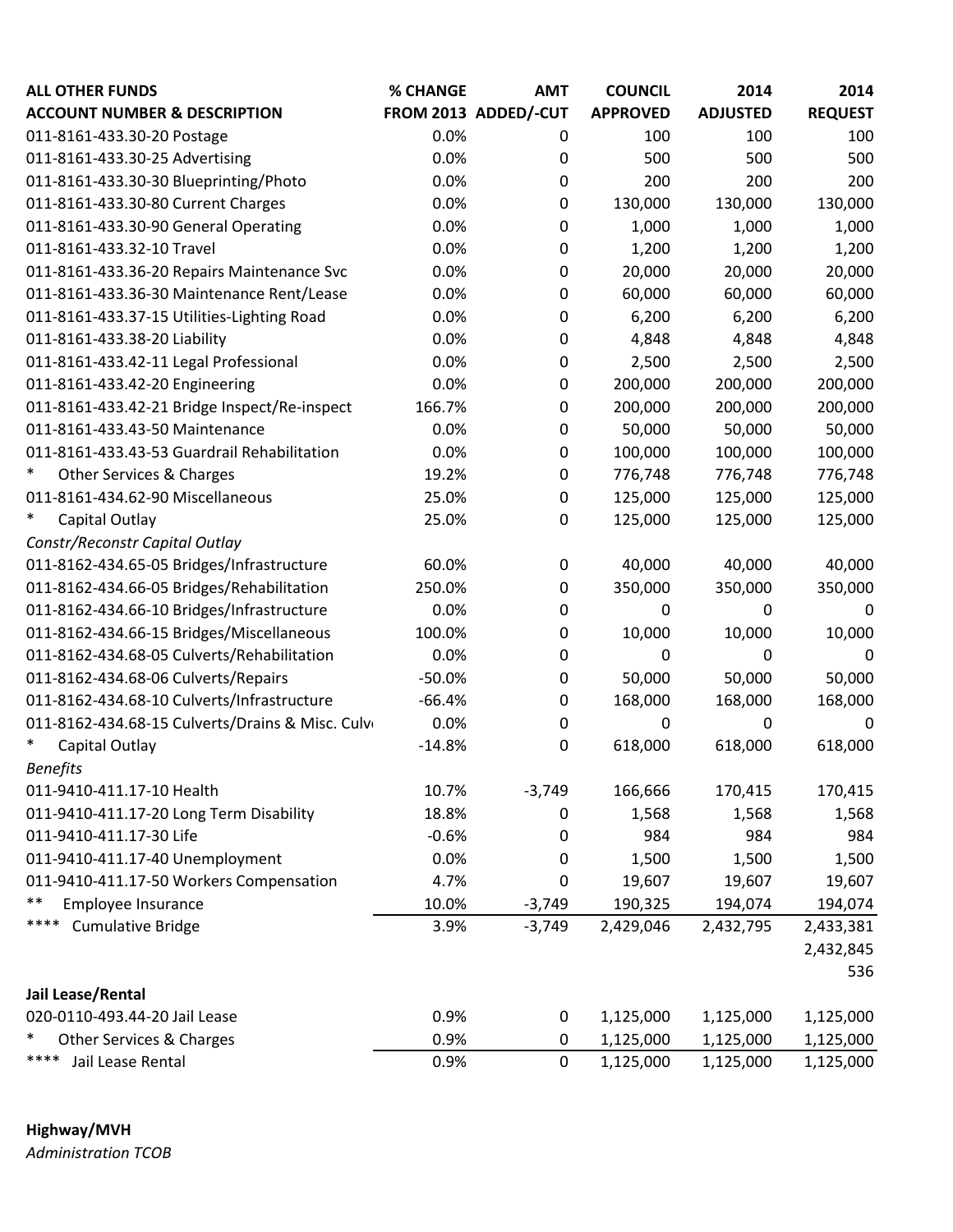| <b>ALL OTHER FUNDS</b>                        | % CHANGE  | <b>AMT</b>           | <b>COUNCIL</b>  | 2014            | 2014           |
|-----------------------------------------------|-----------|----------------------|-----------------|-----------------|----------------|
| <b>ACCOUNT NUMBER &amp; DESCRIPTION</b>       |           | FROM 2013 ADDED/-CUT | <b>APPROVED</b> | <b>ADJUSTED</b> | <b>REQUEST</b> |
| 101-8059-431.10-30 Appointed Official         | 1.4%      | 1,000                | 148,178         | 147,178         | 147,178        |
| 101-8059-431.11-10 Full Time Employee         | $-18.0%$  | 0                    | 189,063         | 189,063         | 189,063        |
| 101-8059-431.12-20 Part Time - Other          | $-100.0%$ | 0                    | 0               | 0               | 0              |
| 101-8059-431.13-10 Overtime                   | $-52.9%$  | 0                    | 5,856           | 5,856           | 5,856          |
| $\ast$<br><b>Personal Services</b>            | $-14.0%$  | 1,000                | 343,097         | 342,097         | 342,097        |
| <b>Administration Garage</b>                  |           |                      |                 |                 |                |
| 101-8060-431.10-30 Appointed Official         | 1.6%      | $\pmb{0}$            | 62,240          | 62,240          | 62,240         |
| 101-8060-431.11-10 Full Time Employee         | 2.7%      | $\mathbf 0$          | 170,454         | 170,454         | 170,454        |
| 101-8060-431.13-10 Overtime                   | 1.4%      | 0                    | 10,208          | 10,208          | 10,208         |
| 101-8060-431.15-10 Social Security            | 0.0%      | 0                    | 0               | 0               | 0              |
| 101-8060-431.16-10 PERF                       | 0.0%      | $\mathbf 0$          | 0               | 0               | 0              |
| $\ast$<br><b>Personal Services</b>            | 2.4%      | $\mathbf 0$          | 242,902         | 242,902         | 242,902        |
| 101-8060-432.20-10 Office Supplies            | 0.0%      | 0                    | 3,000           | 3,000           | 3,000          |
| 101-8060-432.20-45 Computer                   | 400.0%    | 0                    | 500             | 500             | 500            |
| $\ast$<br><b>Supplies</b>                     | 12.9%     | 0                    | 3,500           | 3,500           | 3,500          |
| 101-8060-433.30-20 Postage                    | 0.0%      | 0                    | 1,150           | 1,150           | 1,150          |
| 101-8060-433.30-25 Advertising                | 0.0%      | $\mathbf 0$          | 600             | 600             | 600            |
| 101-8060-433.30-30 Blueprinting/Photo         | 0.0%      | 0                    | 350             | 350             | 350            |
| 101-8060-433.30-45 Drug & Alcohol Testing     | 0.0%      | $\pmb{0}$            | 1,700           | 1,700           | 1,700          |
| 101-8060-433.32-10 Travel                     | 1150.0%   | 0                    | 5,000           | 5,000           | 5,000          |
| 101-8060-433.43-80 Service-Office Equip       | 0.0%      | 0                    | 2,000           | 2,000           | 2,000          |
| $\ast$<br><b>Other Services &amp; Charges</b> | 74.2%     | 0                    | 10,800          | 10,800          | 10,800         |
| Maintenance & Repair                          |           |                      |                 |                 |                |
| 101-8061-431.11-10 Full Time Employee         | 9.9%      | $-3,000$             | 1,030,509       | 1,033,509       | 1,033,509      |
| 101-8061-431.12-20 Part Time - Other          | 74.9%     | 0                    | 98,316          | 98,316          | 98,316         |
| 101-8061-431.13-10 Overtime                   | $-0.6%$   | $\mathbf 0$          | 121,654         | 121,654         | 121,654        |
| 101-8061-431.15-10 Social Security            | 0.0%      | 0                    | 0               | 0               | 0              |
| 101-8061-431.16-10 PERF                       | 0.0%      | 0                    | 0               | 0               | 0              |
| 101-8061-431.19-10 Engineer Time/Cum Bridge   | 0.0%      | 0                    | 45,000          | 45,000          | 45,000         |
| $\ast$<br><b>Personal Services</b>            | 11.5%     | $-3,000$             | 1,295,479       | 1,298,479       | 1,298,479      |
| 101-8061-432.22-50 Parts Equipment            | 100.0%    | 0                    | 140,000         | 140,000         | 140,000        |
| 101-8061-432.22-60 Tires                      | 100.0%    | 0                    | 5,000           | 5,000           | 5,000          |
| 101-8061-432.24-50 Stone & Gravel             | 100.0%    | $\pmb{0}$            | 50,000          | 50,000          | 50,000         |
| 101-8061-432.24-55 Materials-Other            | 100.0%    | 0                    | 100,000         | 100,000         | 100,000        |
| 101-8061-432.24-70 Materials-Bituminous+Oil   | 100.0%    | 0                    | 90,000          | 90,000          | 90,000         |
| 101-8061-432.24-85 Other Supplies             | 100.0%    | $\mathbf 0$          | 5,000           | 5,000           | 5,000          |
| $\ast$<br><b>Supplies</b>                     | 100.0%    | 0                    | 390,000         | 390,000         | 390,000        |
| 101-8061-433.42-60 Property/Drainage Tax      | 111.1%    | 0                    | 3,800           | 3,800           | 3,800          |
| 101-8061-433.51-20 Machinery & Equipment      | 100.0%    | 0                    | 5,000           | 5,000           | 5,000          |
| 101-8061-433.51-90 Miscellaneous Rentals      | 100.0%    | $-150,000$           | 50,000          | 200,000         | 200,000        |
| $\ast$<br>Other Services & Charges            | 3166.7%   | $-150,000$           | 58,800          | 208,800         | 208,800        |
| <b>General &amp; Undistributed</b>            |           |                      |                 |                 |                |
| 101-8063-431.11-10 Full Time Employee         | 2.5%      | $\boldsymbol{0}$     | 210,885         | 210,885         | 210,885        |
| 101-8063-431.13-10 Overtime                   | 10.0%     | $\mathbf 0$          | 24,392          | 24,392          | 24,392         |
| 101-8063-431.15-10 Social Security            | 4.5%      | $-153$               | 161,932         | 162,085         | 160,982        |
| 101-8063-431.16-10 PERF                       | 15.4%     | $-224$               | 226,066         | 226,290         | 230,039        |
|                                               |           |                      |                 |                 |                |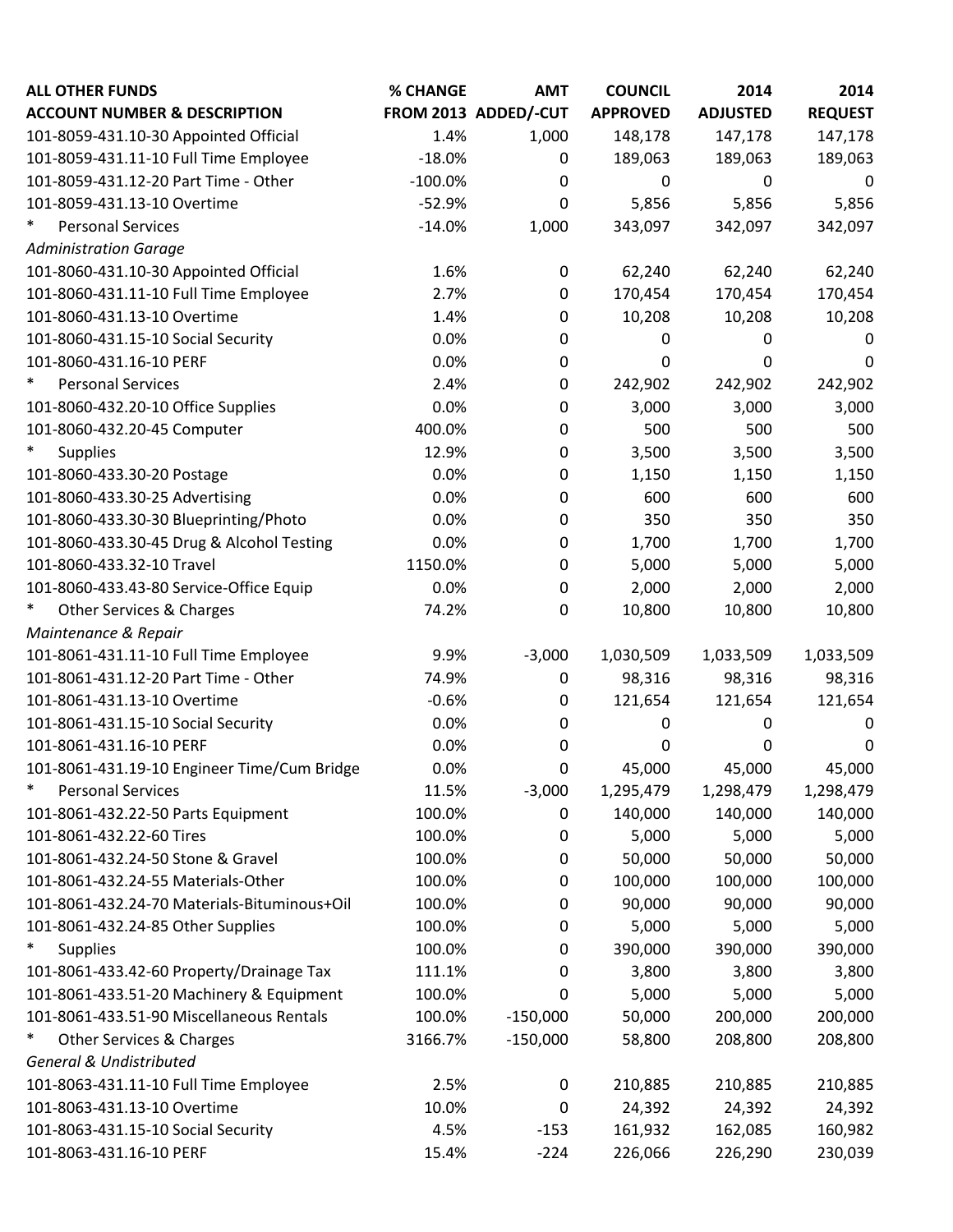| <b>ALL OTHER FUNDS</b>                        | % CHANGE | <b>AMT</b>           | <b>COUNCIL</b>  | 2014            | 2014           |
|-----------------------------------------------|----------|----------------------|-----------------|-----------------|----------------|
| <b>ACCOUNT NUMBER &amp; DESCRIPTION</b>       |          | FROM 2013 ADDED/-CUT | <b>APPROVED</b> | <b>ADJUSTED</b> | <b>REQUEST</b> |
| $\ast$<br><b>Personal Services</b>            | 7.7%     | $-377$               | 623,275         | 623,652         | 626,298        |
| 101-8063-432.22-20 Gas & Oil                  | 100.0%   | $\mathbf 0$          | 10,000          | 10,000          | 10,000         |
| 101-8063-432.22-65 Maintainer Blades          | 100.0%   | $\mathbf 0$          | 5,000           | 5,000           | 5,000          |
| 101-8063-432.25-10 Uniforms & Clothing        | 0.0%     | $\mathbf 0$          | 19,000          | 19,000          | 19,000         |
| $\ast$<br><b>Supplies</b>                     | 78.9%    | $\pmb{0}$            | 34,000          | 34,000          | 34,000         |
| 101-8063-433.30-05 Dues & Subscriptions       | $-28.6%$ | 0                    | 500             | 500             | 500            |
| 101-8063-433.30-90 Miscellaneous              | 0.0%     | $\pmb{0}$            | 0               | 0               | 0              |
| 101-8063-433.32-10 Travel                     | 66.7%    | 0                    | 2,000           | 2,000           | 2,000          |
| 101-8063-433.37-70 Trash Removal              | 0.0%     | 0                    | 2,500           | 2,500           | 2,500          |
| 101-8063-433.37-90 General Operating          | 0.0%     | 0                    | 35,000          | 35,000          | 35,000         |
| 101-8063-433.38-20 Liability                  | 0.0%     | $\mathbf 0$          | 40,000          | 40,000          | 40,000         |
| 101-8063-433.38-30 Property                   | 2.5%     | $\pmb{0}$            | 4,100           | 4,100           | 4,100          |
| 101-8063-433.38-40 Vehicle                    | 0.0%     | $\mathbf 0$          | 70,000          | 70,000          | 70,000         |
| 101-8063-433.38-50 Self                       | 100.0%   | 0                    | 20,000          | 20,000          | 20,000         |
| 101-8063-433.40-07 Repairs-Svc. Equip         | 100.0%   | 0                    | 30,000          | 30,000          | 30,000         |
| 101-8063-433.40-40 Tires                      | 100.0%   | $\mathbf 0$          | 5,000           | 5,000           | 5,000          |
| 101-8063-433.43-85 Service-Radio Equip        | 0.0%     | $\pmb{0}$            | 0               | 0               | 0              |
| $\ast$<br><b>Other Services &amp; Charges</b> | 36.3%    | 0                    | 209,100         | 209,100         | 209,100        |
| 101-8063-434.61-45 Highway                    | 100.0%   | 0                    | 1,000           | 1,000           | 1,000          |
| 101-8063-434.62-80 Garage                     | 0.0%     | 0                    | 0               | 0               | 0              |
| 101-8063-434.62-90 Miscellaneous              | 100.0%   | $-100,000$           | 50,000          | 150,000         | 150,000        |
| $\ast$<br>Capital Outlay                      | 100.0%   | $-100,000$           | 51,000          | 151,000         | 151,000        |
| <b>Benefits</b>                               |          |                      |                 |                 |                |
| 101-9410-411.17-10 Health                     | $-4.0%$  | $-12,500$            | 555,754         | 568,254         | 568,254        |
| 101-9410-411.17-20 Long Term Disability       | 21.6%    | 0                    | 6,901           | 6,901           | 6,901          |
| 101-9410-411.17-30 Life                       | 1.7%     | 0                    | 4,330           | 4,330           | 4,330          |
| 101-9410-411.17-40 Unemployment               | $-53.1%$ | 0                    | 1,500           | 1,500           | 1,500          |
| 101-9410-411.17-50 Workers Compensation       | 1.6%     | 0                    | 73,652          | 73,652          | 73,652         |
| **<br>Employee Insurance                      | $-3.4%$  | $-12,500$            | 642,137         | 654,637         | 654,637        |
| ****<br>County Highway                        | 21.1%    | $-264,877$           | 3,904,090       | 4,168,967       | 4,171,613      |
|                                               |          |                      |                 |                 | 3,939,918      |
|                                               |          |                      |                 |                 | $-231,695$     |
| <b>Local Road &amp; Street</b>                |          |                      |                 |                 |                |
| Administration                                |          |                      |                 |                 |                |
| 102-8260-432.20-10 Office Supplies            | 0.0%     | 0                    | 0               | 0               | 0              |
| 102-8260-432.20-45 Computer                   | 0.0%     | $\mathbf 0$          | 0               | 0               | 0              |
| $\ast$<br><b>Supplies</b>                     | 0.0%     | 0                    | 0               | 0               | 0              |
| 102-8260-433.30-20 Postage                    | 0.0%     | 0                    | 0               | 0               | 0              |
| 102-8260-433.30-25 Advertising                | 100.0%   | 0                    | 1,500           | 1,500           | 1,500          |
| 102-8260-433.30-30 Blueprinting/Photo         | 0.0%     | 0                    | 0               | 0               | 0              |
| 102-8260-433.32-10 Travel                     | 0.0%     | 0                    | 0               | 0               | 0              |
| 102-8260-433.42-11 Legal Professional         | 0.0%     | 0                    | 3,000           | 3,000           | 3,000          |
| $\ast$<br><b>Other Services &amp; Charges</b> | 50.0%    | 0                    | 4,500           | 4,500           | 4,500          |
| Maintenance & Repair                          |          |                      |                 |                 |                |
| 102-8261-432.23-20 Paint                      | 0.0%     | $\pmb{0}$            | 80,000          | 80,000          | 80,000         |
| 102-8261-432.24-10 Road Signs                 | 0.0%     | $\mathbf 0$          | 31,500          | 31,500          | 31,500         |
|                                               |          |                      |                 |                 |                |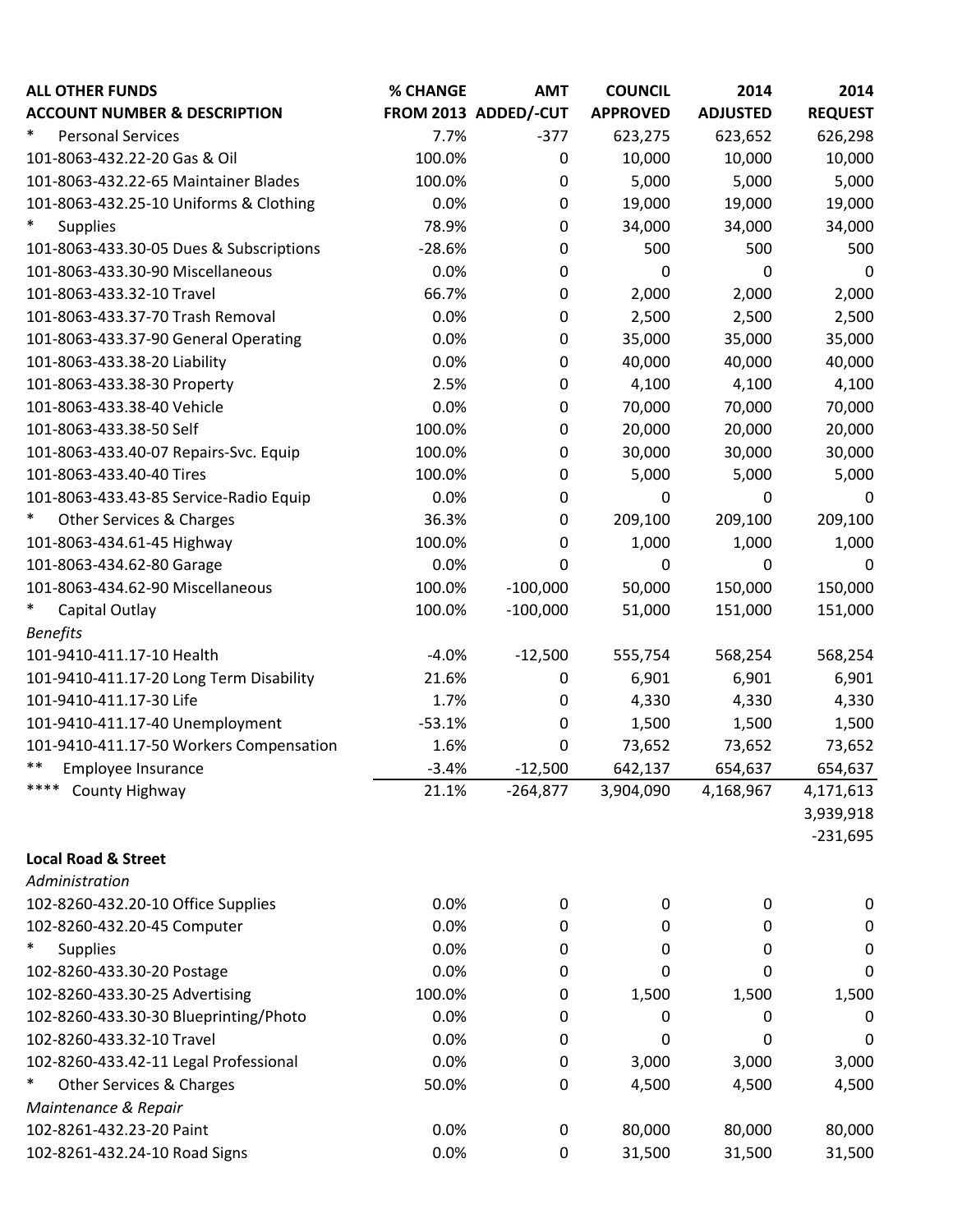| <b>ALL OTHER FUNDS</b>                           | % CHANGE | <b>AMT</b>           | <b>COUNCIL</b>  | 2014            | 2014           |
|--------------------------------------------------|----------|----------------------|-----------------|-----------------|----------------|
| <b>ACCOUNT NUMBER &amp; DESCRIPTION</b>          |          | FROM 2013 ADDED/-CUT | <b>APPROVED</b> | <b>ADJUSTED</b> | <b>REQUEST</b> |
| 102-8261-432.24-54 Materials-Construction        | 0.0%     | 0                    | 3,000           | 3,000           | 3,000          |
| 102-8261-432.24-55 Materials-Other               | 0.0%     | $\boldsymbol{0}$     | 150,000         | 150,000         | 150,000        |
| 102-8261-432.24-80 Engineering                   | 33.3%    | 0                    | 2,000           | 2,000           | 2,000          |
| 102-8261-432.24-85 Other Supplies                | 0.0%     | 0                    | 165,000         | 165,000         | 165,000        |
| $\ast$<br><b>Supplies</b>                        | 0.1%     | $\boldsymbol{0}$     | 431,500         | 431,500         | 431,500        |
| 102-8261-433.30-80 Current Charges               | $-9.1%$  | 0                    | 150,000         | 150,000         | 150,000        |
| 102-8261-433.36-15 Pavement Marking Prog         | 0.0%     | $\boldsymbol{0}$     | 15,000          | 15,000          | 15,000         |
| 102-8261-433.36-36 Engineering Svcs              | 60.0%    | 0                    | 80,000          | 80,000          | 80,000         |
| 102-8261-433.36-90 General Operating             | 0.0%     | 0                    | 1,000           | 1,000           | 1,000          |
| 102-8261-433.43-50 Maintenance                   | 0.0%     | 0                    | 2,000           | 2,000           | 2,000          |
| 102-8261-433.51-20 Machinery & Equipment         | 0.0%     | $\boldsymbol{0}$     | 150,000         | 150,000         | 150,000        |
| $\ast$<br>Other Services & Charges               | 3.9%     | $\mathbf 0$          | 398,000         | 398,000         | 398,000        |
| Constr/Reconstr                                  |          |                      |                 |                 |                |
| 102-8262-434.64-10 Railroad Crossing/Infrastruct | 0.0%     | $\mathbf 0$          | 10,000          | 10,000          | 10,000         |
| 102-8262-434.65-05 ROW/Infrastructure            | 0.0%     | 0                    | 0               | 0               | 0              |
| 102-8262-434.67-05 Roads/Rehab/Repair            | $-16.7%$ | $\mathbf 0$          | 125,000         | 125,000         | 125,000        |
| 102-8262-434.67-10 Roads/Infrastructure          | 100.0%   | 0                    | 100,000         | 100,000         | 100,000        |
| $\ast$<br>Capital Outlay                         | 46.9%    | $\mathbf 0$          | 235,000         | 235,000         | 235,000        |
| <b>General &amp; Undistributed</b>               |          |                      |                 |                 |                |
| 102-8263-432.20-60 Operating                     | 0.0%     | $\mathbf 0$          | 500             | 500             | 500            |
| 102-8263-432.24-30 Safety Supplies               | 0.0%     | $\mathbf 0$          | 3,000           | 3,000           | 3,000          |
| 102-8263-432.25-10 Uniforms & Clothing           | 0.0%     | 0                    | 0               | 0               | 0              |
| $\ast$<br><b>Supplies</b>                        | 0.0%     | 0                    | 3,500           | 3,500           | 3,500          |
| 102-8263-433.30-05 Dues & Subscriptions          | 100.0%   | $\mathbf 0$          | 500             | 500             | 500            |
| 102-8263-433.32-10 Travel                        | 0.0%     | 0                    | 0               | 0               | 0              |
| 102-8263-433.36-20 Repairs Maintenance Svc       | 0.0%     | $\mathbf 0$          | 500             | 500             | 500            |
| 102-8263-433.37-15 Utilities-Lighting Road       | 41.2%    | 0                    | 1,200           | 1,200           | 1,200          |
| 102-8263-433.37-90 Utilities Misc.               | 0.0%     | 0                    | 0               | 0               | $\mathbf 0$    |
| $\ast$<br>Other Services & Charges               | 63.0%    | 0                    | 2,200           | 2,200           | 2,200          |
| 102-8263-434.62-25 Data Processing               | 0.0%     | $\boldsymbol{0}$     | 5,000           | 5,000           | 5,000          |
| 102-8263-434.62-90 Miscellaneous                 | $-98.0%$ | 0                    | 1,000           | 1,000           | 1,000          |
| $\ast$<br>Capital Outlay                         | $-89.1%$ | 0                    | 6,000           | 6,000           | 6,000          |
| Local Road & Street<br>****                      | 4.2%     | $\mathbf 0$          | 1,080,700       | 1,080,700       | 1,080,700      |
|                                                  |          |                      |                 |                 | 1,081,428      |
|                                                  |          |                      |                 |                 | 728            |
| <b>Excise Surtax</b>                             |          |                      |                 |                 |                |
| 105-8261-432.24-55 Materials-Other               | 33.3%    | 0                    | 800,000         | 800,000         | 800,000        |
| $\ast$<br><b>Supplies</b>                        | 33.3%    | $\boldsymbol{0}$     | 800,000         | 800,000         | 800,000        |
| 105-8261-433.30-80 Current Charges               | 0.0%     | 0                    | 200,000         | 200,000         | 200,000        |
| $\ast$<br>Other Services & Charges               | 0.0%     | $\boldsymbol{0}$     | 200,000         | 200,000         | 200,000        |
| 105-8261-434.67-90 Roads Infrastructure-Paving   | 0.0%     | 0                    | 0               | 0               | 0              |
| $\ast$<br>Capital Outlay                         | 0.0%     | 0                    | 0               | 0               | 0              |
| ****<br><b>Excise Surtax</b>                     | 25.0%    | $\mathbf 0$          | 1,000,000       | 1,000,000       | 1,000,000      |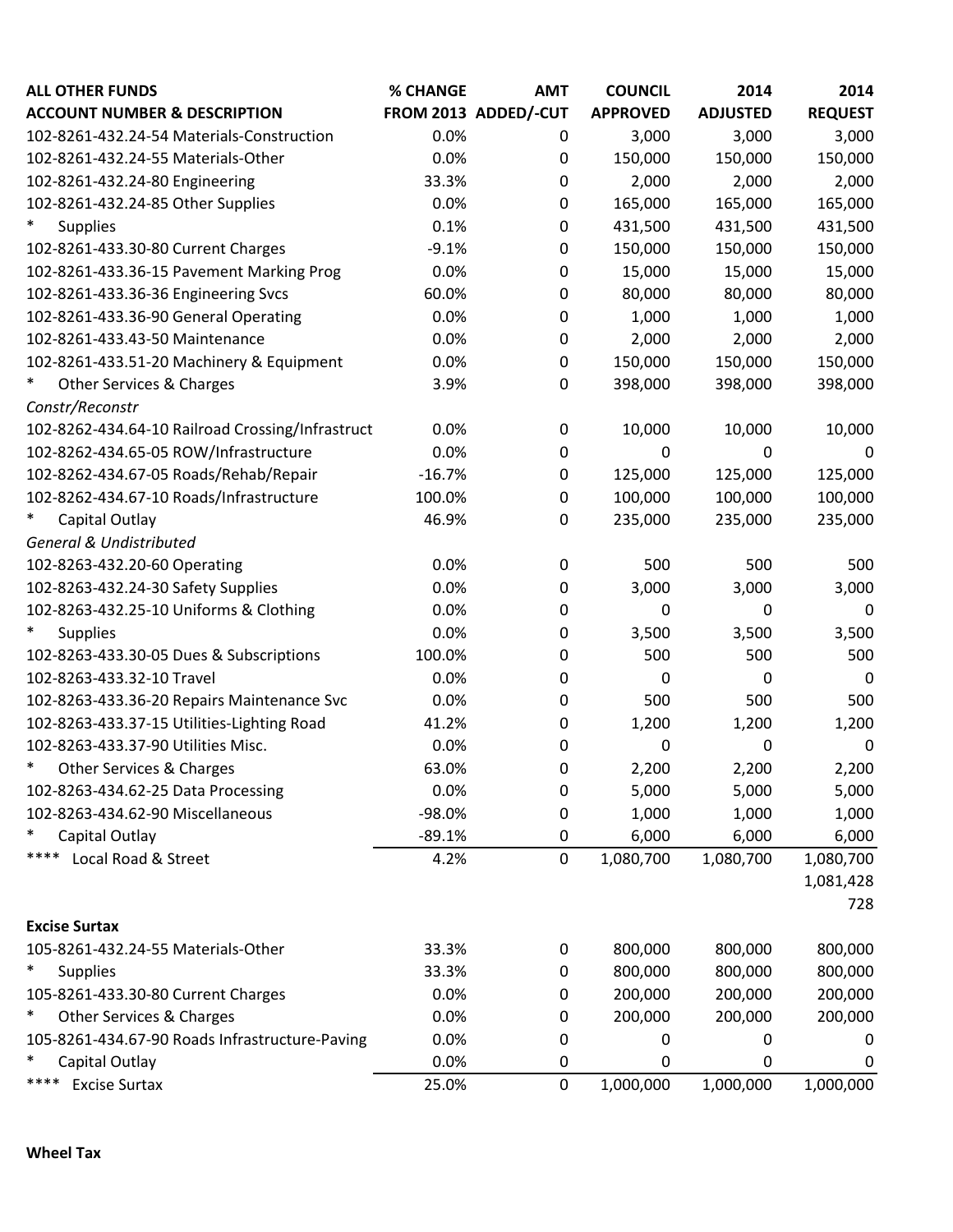| <b>ALL OTHER FUNDS</b>                        | % CHANGE | <b>AMT</b>           | <b>COUNCIL</b>  | 2014            | 2014           |
|-----------------------------------------------|----------|----------------------|-----------------|-----------------|----------------|
| <b>ACCOUNT NUMBER &amp; DESCRIPTION</b>       |          | FROM 2013 ADDED/-CUT | <b>APPROVED</b> | <b>ADJUSTED</b> | <b>REQUEST</b> |
| 106-8261-432.24-55 Materials-Other            | 0.0%     | 0                    | 100,000         | 100,000         | 100,000        |
| $\ast$<br><b>Supplies</b>                     | 0.0%     | $\boldsymbol{0}$     | 100,000         | 100,000         | 100,000        |
| ****<br>Wheel Tax                             | 0.0%     | $\mathbf 0$          | 100,000         | 100,000         | 100,000        |
| <b>Fairground Restoration - Donation Fund</b> |          |                      |                 |                 |                |
| 117-4510-413.42-10 Other Professional Servic  | 100.0%   | $\mathbf 0$          | 10,500          | 10,500          | 10,500         |
| $\ast$<br>Other Services & Charges            | 100.0%   | 0                    | 10,500          | 10,500          | 10,500         |
| 117-4510-414.61-10 Bldg-Event Structures      | 100.0%   | $\boldsymbol{0}$     | 15,000          | 15,000          | 15,000         |
| $\ast$<br>Capital Outlay                      | 100.0%   | 0                    | 15,000          | 15,000          | 15,000         |
| ****<br>FG Restoration - Donation             | 100.0%   | $\mathbf 0$          | 25,500          | 25,500          | 25,500         |
| <b>Clerk Record Perpetuation</b>              |          |                      |                 |                 |                |
| 160-5810-411.12-20 Part Time                  | 0.0%     | 0                    | 35,000          | 35,000          | 35,000         |
| 160-5810-411.15-10 Social Security            | 0.0%     | $\mathbf 0$          | 2,678           | 2,678           | 2,678          |
| $\ast$<br><b>Personal Services</b>            | 0.0%     | 0                    | 37,678          | 37,678          | 37,678         |
| 160-5810-412.20-10 Office Supplies            | 0.0%     | 0                    | 2,000           | 2,000           | 2,000          |
| $\ast$<br><b>Supplies</b>                     | 0.0%     | $\mathbf 0$          | 2,000           | 2,000           | 2,000          |
| 160-5810-413.25-46 Equip Repair/Maintenance   | 0.0%     | 0                    | 2,000           | 2,000           | 2,000          |
| 160-5810-413.30-60 Software                   | 100.0%   | 0                    | 12,000          | 12,000          | 12,000         |
| 160-5810-413.30-90 General Operating-Misc     | 0.0%     | 0                    | 0               | 0               | 0              |
| 160-5810-413.43-30 Microfilm                  | 50.0%    | 0                    | 15,000          | 15,000          | 15,000         |
| $\ast$<br>Other Services & Charges            | 61.1%    | $\mathbf 0$          | 29,000          | 29,000          | 29,000         |
| 160-5810-414.62-90 Capital Outlay-Misc        | 0.0%     | 0                    | 5,000           | 5,000           | 5,000          |
| $\ast$<br>Capital Outlay                      | 0.0%     | $\mathbf 0$          | 5,000           | 5,000           | 5,000          |
| 160-9410-411.17-40 Unemployment               | 0.0%     | 0                    | 0               | 0               | 0              |
| $***$<br>Employee Insurance                   | 0.0%     | $\mathbf 0$          | 0               | 0               | 0              |
| **** Clerks Record Perpet                     | 17.6%    | $\mathbf 0$          | 73,678          | 73,678          | 73,678         |
| not required to be appropriated by Council    |          |                      |                 |                 |                |
| <b>Clerk IV-D Child Support</b>               |          |                      |                 |                 |                |
| 162-5810-411.11-10 Full Time Employee         | 100.0%   | 0                    | 35,026          | 35,026          | 35,026         |
| 162-5810-411.12-20 Part Time                  | 100.0%   | 0                    | 8,000           | 8,000           | 8,000          |
| 162-5810-411.15-10 Social Security            | 100.0%   | 0                    | 3,292           | 3,292           | 3,292          |
| 162-5810-411.16-10 PERF                       | 100.0%   | 0                    | 3,923           | 3,923           | 3,923          |
| $\ast$<br><b>Personal Services</b>            | 100.0%   | 0                    | 50,241          | 50,241          | 50,241         |
| 162-5810-412.20-10 Office Supplies            | 0.0%     | 0                    | 0               | 0               | 0              |
| $\ast$<br><b>Supplies</b>                     | 0.0%     | 0                    | 0               | 0               | 0              |
| 162-5810-413.32-10 Travel & Training          | 0.0%     | 0                    | 0               | 0               | 0              |
| 162-5810-413.42-10 Other Professional Servic  | 0.0%     | 0                    | 0               | 0               | 0              |
| $\ast$<br><b>Other Services &amp; Charges</b> | 0.0%     | 0                    | 0               | 0               | 0              |
| 162-5810-414.62-90 Capital Outlay-Misc        | 0.0%     | 0                    | 0               | 0               | 0              |
| ∗<br>Capital Outlay                           | 0.0%     | 0                    | 0               | 0               | 0              |
| 162-9410-411.17-10 Health                     | 0.0%     | 0                    | 0               | 0               | 0              |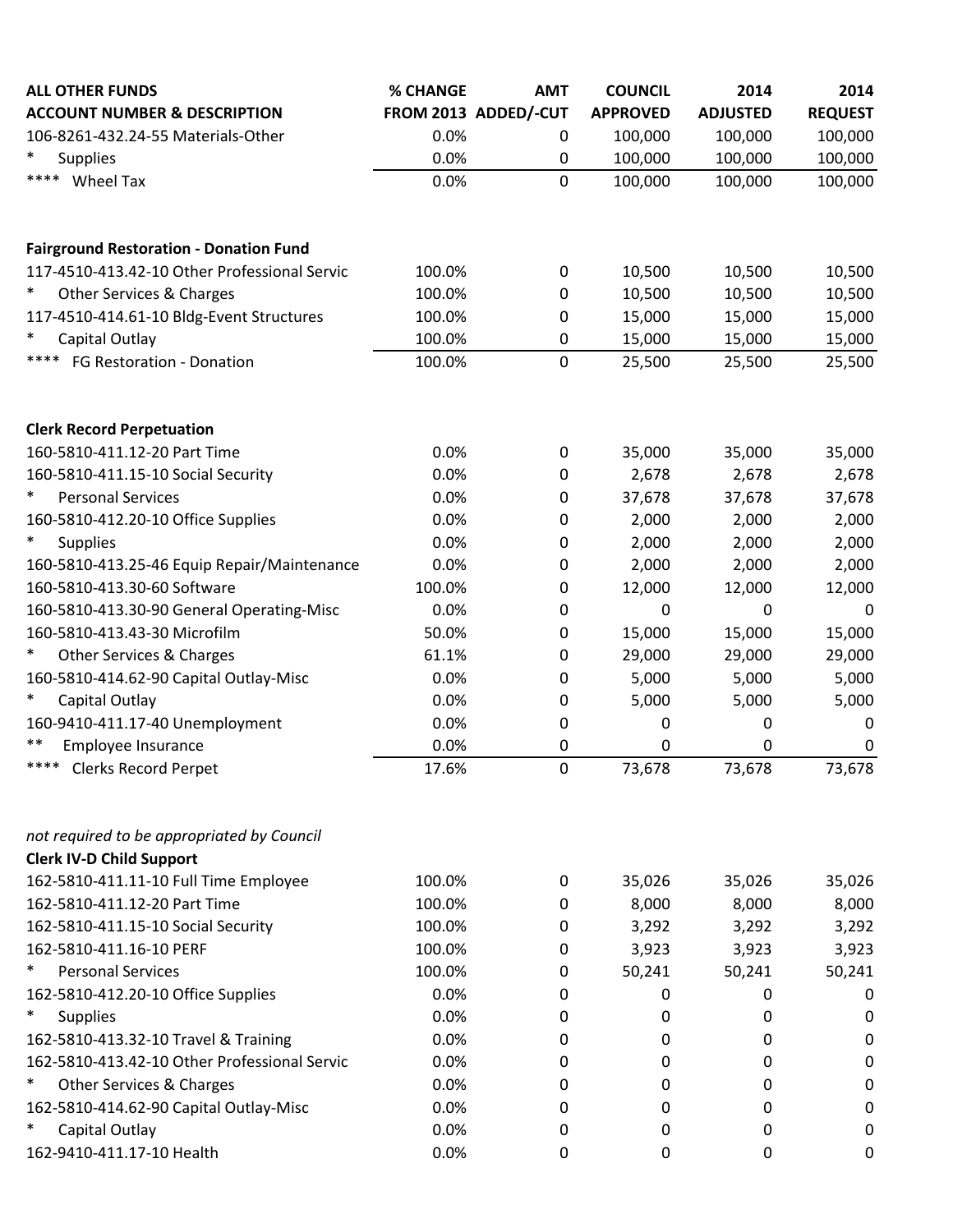| <b>ALL OTHER FUNDS</b>                        | % CHANGE             | <b>AMT</b>       | <b>COUNCIL</b>  | 2014            | 2014           |
|-----------------------------------------------|----------------------|------------------|-----------------|-----------------|----------------|
| <b>ACCOUNT NUMBER &amp; DESCRIPTION</b>       | FROM 2013 ADDED/-CUT |                  | <b>APPROVED</b> | <b>ADJUSTED</b> | <b>REQUEST</b> |
| **<br>Employee Insurance                      | 0.0%                 | 0                | 0               | 0               | 0              |
| **** IV-D 10-99 Child Support                 | 100.0%               | $\mathbf 0$      | 50,241          | 50,241          | 50,241         |
| <b>Plat Book Fund</b>                         |                      |                  |                 |                 |                |
| 165-0110-411.12-10 Part Time - Regular        | 3.1%                 | $-200$           | 28,053          | 28,253          | 28,253         |
| 165-0110-411.13-10 Overtime                   | 0.0%                 | $\mathbf 0$      | 0               | 0               | 0              |
| 165-0110-411.15-10 Social Security            | 3.1%                 | $-15$            | 2,147           | 2,162           | 2,162          |
| $\ast$<br><b>Personal Services</b>            | 3.1%                 | $-215$           | 30,200          | 30,415          | 30,415         |
| 165-0110-412.20-10 Office Supplies            | 0.0%                 | $\pmb{0}$        | 1,000           | 1,000           | 1,000          |
| $\ast$<br><b>Supplies</b>                     | 0.0%                 | $\mathbf 0$      | 1,000           | 1,000           | 1,000          |
| 165-0110-413.32-10 Travel & Training          | 100.0%               | 0                | 1,500           | 1,500           | 1,500          |
| 165-0110-413.36-50 Rebinding                  | $-50.0%$             | 0                | 500             | 500             | 500            |
| 165-0110-413.42-75 Salary Support             | 0.0%                 | $\mathbf 0$      | 10,000          | 10,000          | 10,000         |
| 165-0110-413.45-75 Copier                     | $-100.0%$            | $\mathbf 0$      | $\mathbf 0$     | 0               | $\mathbf 0$    |
| $\ast$<br><b>Other Services &amp; Charges</b> | $-13.0%$             | $\mathbf 0$      | 12,000          | 12,000          | 12,000         |
| 165-0110-414.62-90 Capital Outlay-Misc        | 50.0%                | 0                | 1,500           | 1,500           | 1,500          |
| $\ast$<br>Capital Outlay                      | 50.0%                | 0                | 1,500           | 1,500           | 1,500          |
| ****<br>Plat Book Fund                        | $-0.9%$              | $-215$           | 44,700          | 44,915          | 44,915         |
| <b>Elected Official Training</b>              |                      |                  |                 |                 |                |
| 168-0210-413.32-10 Travel & Training          | $-29.8%$             | 0                | 1,000           | 1,000           | 1,000          |
| **<br>Treasurer                               | $-29.8%$             | $\boldsymbol{0}$ | 1,000           | 1,000           | 1,000          |
| 168-0310-413.32-10 Travel & Training          | 0.0%                 | 0                | 1,000           | 1,000           | 1,000          |
| **<br>Recorder                                | 0.0%                 | 0                | 1,000           | 1,000           | 1,000          |
| 168-0410-413.32-10 Travel & Training          | 100.0%               | 3,000            | 4,500           | 1,500           | 1,500          |
| $***$<br>Surveyor                             | 100.0%               | 3,000            | 4,500           | 1,500           | 1,500          |
| 168-5810-413.32-10 Travel & Training          | 0.0%                 | $\boldsymbol{0}$ | 0               | 0               | 0              |
| $***$<br>Clerk                                | 0.0%                 | 0                | 0               | 0               | 0              |
| ****<br><b>Elected Official Training</b>      | 168.0%               | 3,000            | 6,500           | 3,500           | 3,500          |
|                                               |                      |                  |                 |                 |                |
| <b>Recorder Record Petuation</b>              |                      |                  |                 |                 |                |
| 170-0310-411.11-10 Full Time Employee         | 2.8%                 | 0                | 111,162         | 111,162         | 111,162        |
| 170-0310-411.15-10 Social Security            | 2.8%                 | 0                | 8,504           | 8,504           | 8,504          |
| 170-0310-411.16-10 PERF                       | 15.1%                | 0                | 12,451          | 12,451          | 12,451         |
| $\ast$<br><b>Personal Services</b>            | 3.8%                 | 0                | 132,117         | 132,117         | 132,117        |
| 170-0310-413.30-90 General Operating-Misc     | 0.0%                 | 0                | 0               | 0               | 0              |
| $\ast$<br><b>Other Services &amp; Charges</b> | 0.0%                 | 0                | 0               | 0               | 0              |
| 170-9410-411.17-10 Health                     | 218.0%               | $-19,088$        | 21,856          | 40,944          | 40,944         |
| 170-9410-411.17-20 Long Term Disability       | 78.4%                | 0                | 471             | 471             | 471            |
| 170-9410-411.17-30 Life                       | 50.0%                | $\boldsymbol{0}$ | 297             | 297             | 297            |
| 170-9410-411.17-50 Workers Compensation       | $-40.6%$             | 0                | 1,418           | 1,418           | 1,418          |
| **<br>Employee Insurance                      | 147.3%               | $-19,088$        | 24,042          | 43,130          | 43,130         |
| ****<br><b>Recorder Record Perpet</b>         | 14.0%                | $-19,088$        | 156,159         | 175,247         | 175,247        |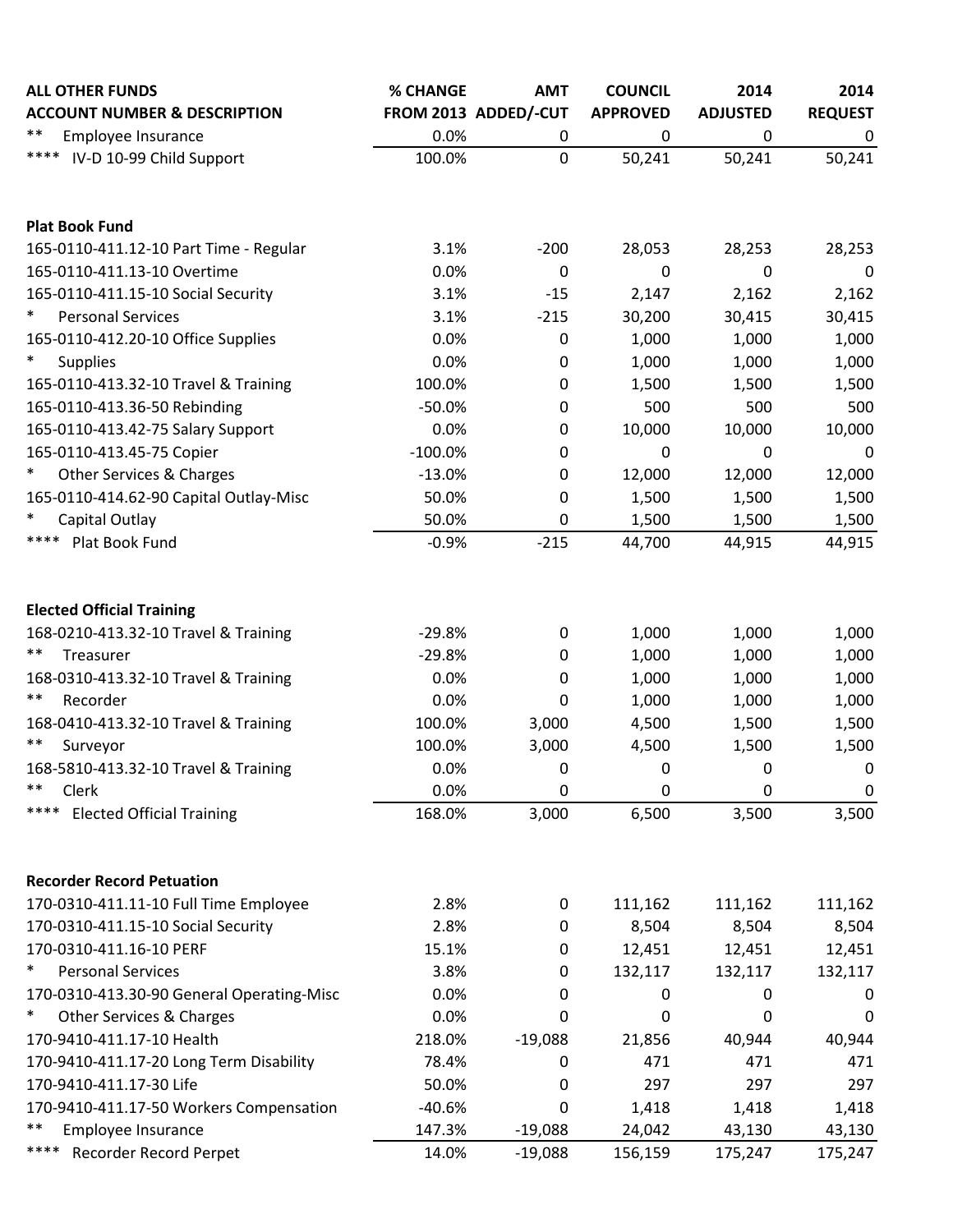| <b>ALL OTHER FUNDS</b><br><b>ACCOUNT NUMBER &amp; DESCRIPTION</b> | % CHANGE | <b>AMT</b><br>FROM 2013 ADDED/-CUT | <b>COUNCIL</b><br><b>APPROVED</b> | 2014<br><b>ADJUSTED</b> | 2014<br><b>REQUEST</b> |
|-------------------------------------------------------------------|----------|------------------------------------|-----------------------------------|-------------------------|------------------------|
| not required to be appropriated by Council                        |          |                                    |                                   |                         |                        |
| <b>Mortgage Fee</b><br>171-0120-413.30-90 General Operating-Misc  | 0.0%     | $\boldsymbol{0}$                   | 0                                 | 0                       | 0                      |
| $\ast$<br>Other Services & Charges                                | 0.0%     | 0                                  | $\pmb{0}$                         | $\boldsymbol{0}$        | $\mathbf 0$            |
| ****<br>Mortgage Fee                                              | 0.0%     | 0                                  | $\mathbf 0$                       | $\mathbf 0$             | $\mathbf 0$            |
| <b>ID Security Protection</b>                                     |          |                                    |                                   |                         |                        |
| 172-0310-411.12-20 Part Time                                      | 150.0%   | 0                                  | 12,500                            | 12,500                  | 12,500                 |
| 172-0310-411.15-10 Social Security                                | 149.9%   | 0                                  | 957                               | 957                     | 957                    |
| $\ast$<br><b>Personal Services</b>                                | 150.0%   | 0                                  | 13,457                            | 13,457                  | 13,457                 |
| 172-0310-413.30-90 General Operating-Misc                         | 25.0%    | 0                                  | 100,000                           | 100,000                 | 100,000                |
| $\ast$<br>Other Services & Charges                                | 25.0%    | $\boldsymbol{0}$                   | 100,000                           | 100,000                 | 100,000                |
| ****<br><b>ID Security Protection</b>                             | 32.9%    | 0                                  | 113,457                           | 113,457                 | 113,457                |
| <b>Wireless E911</b>                                              |          |                                    |                                   |                         |                        |
| 173-5410-421.11-10 Full Time Employee                             | 0.0%     | 0                                  | 0                                 | $\mathbf 0$             | 0                      |
| 173-5410-421.13-10 Overtime                                       | 0.0%     | 0                                  | 0                                 | 0                       | $\mathbf 0$            |
| 173-5410-421.15-10 Social Security                                | 0.0%     | 0                                  | 0                                 | 0                       | 0                      |
| 173-5410-421.16-10 PERF                                           | 0.0%     | 0                                  | 0                                 | 0                       | $\overline{0}$         |
| $\ast$<br><b>Personal Services</b>                                | 0.0%     | 0                                  | 0                                 |                         |                        |
| 173-5410-423.30-60 Software services                              | 0.0%     | 0                                  | 0                                 |                         | See County             |
| 173-5410-423.30-90 General Operating                              | 0.0%     | 0                                  | 0                                 |                         | 911 Fund               |
| 173-5410-423.32-10 Travel & Training                              | 0.0%     | 0                                  | 0                                 |                         |                        |
| 173-5410-423.43-10 Contractual Services                           | 0.0%     | 0                                  | 0                                 | $\mathbf 0$             | $\Omega$               |
| <b>Other Services &amp; Charges</b>                               | 0.0%     | 0                                  | 0                                 | 0                       | 0                      |
| 173-9410-411.17-10 Health                                         | 0.0%     | 0                                  | 0                                 | 0                       | $\mathbf 0$            |
| 173-9410-411.17-20 Long Term Disability                           | 0.0%     | 0                                  | 0                                 | 0                       | 0                      |
| 173-9410-411.17-30 Life                                           | 0.0%     | 0                                  | 0                                 | 0                       | 0                      |
| **<br>Employee Insurance                                          | 0.0%     | 0                                  | 0                                 | 0                       | 0                      |
| Wireless E911<br>****                                             | 0.0%     | $\mathbf 0$                        | $\mathbf 0$                       | $\mathbf 0$             | $\mathbf 0$            |
| <b>Wireline E911</b>                                              |          |                                    |                                   |                         |                        |
| 176-5410-423.30-90 Miscellaneous                                  | 0.0%     | 0                                  | 0                                 | $\mathbf 0$             | 0                      |
| 176-5410-423.43-35 Consultant                                     | 0.0%     | 0                                  | 0                                 |                         |                        |
| 176-5410-423.45-80 E-911 Payment #1                               | 0.0%     | 0                                  | 0                                 |                         |                        |
| 176-5410-423.45-81 E-911 Payment #2                               | 0.0%     | 0                                  | 0                                 |                         | See County             |
| $\ast$<br><b>Other Services &amp; Charges</b>                     | 0.0%     | 0                                  | 0                                 |                         | 911 Fund               |
| 176-5410-424.62-90 Equipment/Miscellaneous                        | 0.0%     | 0                                  | 0                                 | 0                       | 0                      |
| ∗<br>Capital Outlay                                               | 0.0%     | 0                                  | 0                                 | 0                       | 0                      |
| ****<br>E-911                                                     | 0.0%     | 0                                  | $\pmb{0}$                         | $\mathbf 0$             | 0                      |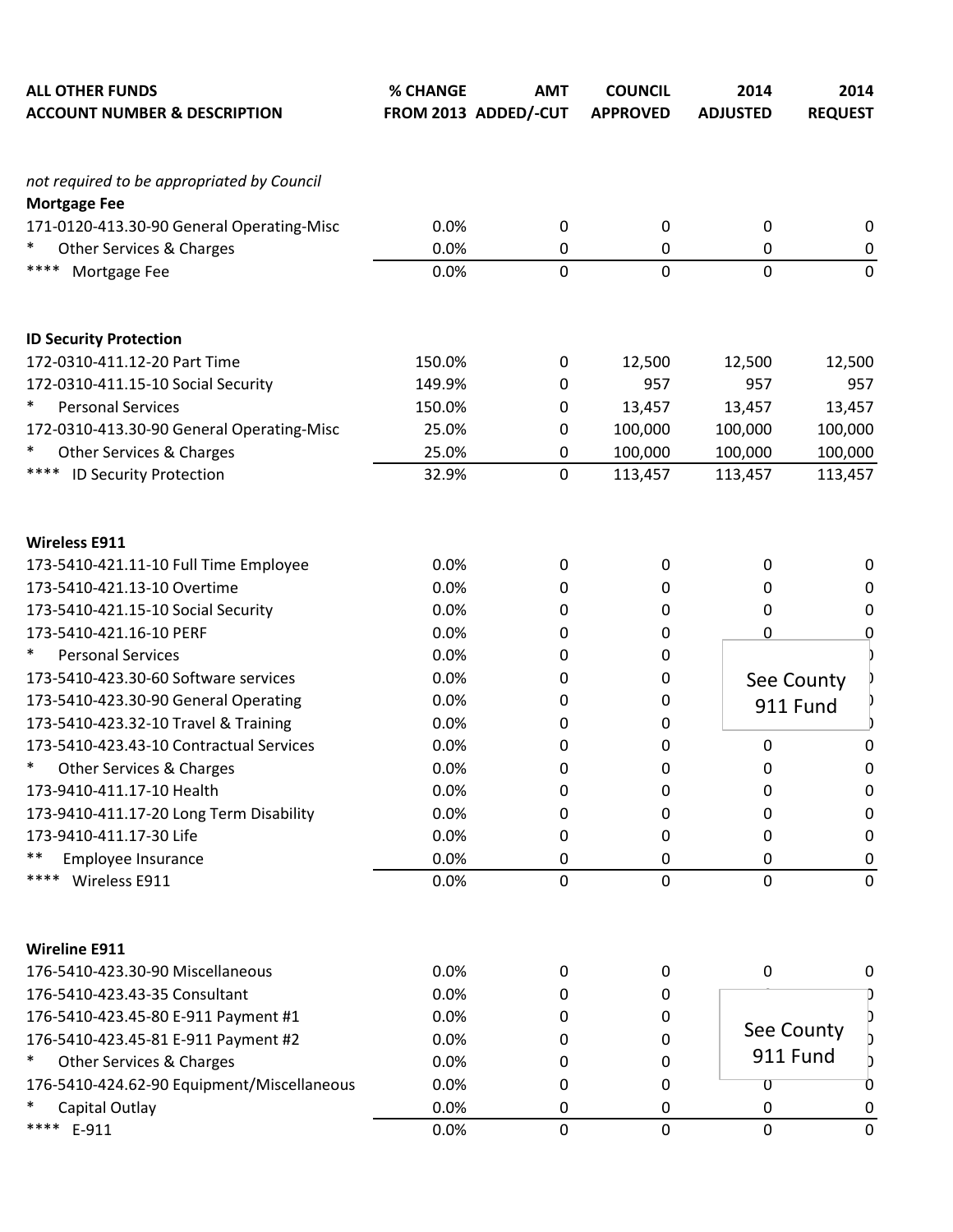| <b>ALL OTHER FUNDS</b><br><b>ACCOUNT NUMBER &amp; DESCRIPTION</b>                      | % CHANGE<br>FROM 2013 ADDED/-CUT | <b>AMT</b> | <b>COUNCIL</b><br><b>APPROVED</b> | 2014<br><b>ADJUSTED</b> | 2014<br><b>REQUEST</b> |
|----------------------------------------------------------------------------------------|----------------------------------|------------|-----------------------------------|-------------------------|------------------------|
| appropriate on grant cycle/upon receiving award notice<br><b>Sheriff ISP FTE Grant</b> |                                  |            |                                   |                         |                        |
| County 911                                                                             |                                  |            |                                   |                         |                        |
| 191-5410-421.11-10 Full Time Employee                                                  | 2.0%                             | 0          | 51,738                            | 51,738                  | 51,738                 |
| 191-5410-421.13-10 Overtime                                                            | 0.0%                             | 0          | 7,000                             | 7,000                   | 7,000                  |
| 191-5410-421.15-10 Social Security                                                     | 1.7%                             | 0          | 4,494                             | 4,494                   | 4,494                  |
| 191-5410-421.16-10 PERF                                                                | 13.9%                            | 0          | 6,579                             | 6,579                   | 6,579                  |
| $\ast$<br><b>Personal Services</b>                                                     | 2.8%                             | 0          | 69,811                            | 69,811                  | 69,811                 |
| 191-5410-423.30-60 Software services                                                   | 0.0%                             | 0          | 30,000                            | 30,000                  | 30,000                 |
| 191-5410-423.30-85 911 Trunking Services                                               | 100.0%                           | 0          | 357,000                           | 357,000                 | 357,000                |
| 191-5410-423.32-10 Travel & Training                                                   | 0.0%                             | 0          | 10,000                            | 10,000                  | 10,000                 |
| 191-5410-423.43-10 Contractual Services                                                | 0.0%                             | 0          | 330,000                           | 330,000                 | 330,000                |
| 191-5410-423.43-35 Consultant                                                          | 0.0%                             | 0          | 20,000                            | 20,000                  | 20,000                 |
| 191-5410-423.45-80 E-911 Payment #1                                                    | 0.0%                             | 0          | 0                                 | 0                       | 0                      |
| 191-5410-423.45-81 E-911 Payment #2                                                    | $-100.0%$                        | 0          | 0                                 | 0                       | 0                      |
| $\ast$<br>Other Services & Charges                                                     | $-0.4%$                          | 0          | 747,000                           | 747,000                 | 747,000                |
| 191-5410-424.62-90 Equipment/Miscellaneous                                             | 0.0%                             | 0          | 130,000                           | 130,000                 | 130,000                |
| $\ast$<br>Capital Outlay                                                               | 0.0%                             | 0          | 130,000                           | 130,000                 | 130,000                |
| 191-9410-411.17-10 Health                                                              | 1.3%                             | $-300$     | 13,348                            | 13,648                  | 13,648                 |
| 191-9410-411.17-20 Long Term Disability                                                | 18.9%                            | 0          | 157                               | 157                     | 157                    |
| 191-9410-411.17-30 Life                                                                | 0.0%                             | 0          | 99                                | 99                      | 99                     |
| 191-9410-411.17-40 Unemployment                                                        | $-0.3%$                          | 0          | 2,000                             | 2,000                   | 2,000                  |
| 191-9410-411.17-50 Workers Compensation                                                | 100.0%                           | 0          | 749                               | 749                     | 749                    |
| $***$<br>Employee Insurance                                                            | 6.1%                             | $-300$     | 16,353                            | 16,653                  | 16,653                 |
| ****<br>County 911                                                                     | 0.0%                             | $-300$     | 963,164                           | 963,464                 | 963,464                |
|                                                                                        |                                  |            |                                   |                         |                        |
| <b>Surveyor Cornerstone Perpetuation</b>                                               |                                  |            |                                   |                         |                        |
| 240-0410-411.10-10 Elected Official                                                    | 1.2%                             | 100        | 8,751                             | 8,651                   | 8,651                  |
| 240-0410-411.11-10 Full Time Employee                                                  | 2.5%                             | 0          | 7,724                             | 7,724                   | 7,724                  |
| 240-0410-411.15-10 Social Security                                                     | 1.8%                             | 8          | 1,261                             | 1,253                   | 1,253                  |
| 240-0410-411.16-10 PERF<br>$\ast$<br><b>Personal Services</b>                          | 14.0%                            | 12         | 1,846                             | 1,834                   | 1,834                  |
|                                                                                        | 2.8%                             | 120        | 19,582                            | 19,462                  | 19,462                 |
| 240-0410-412.20-60 Operating                                                           | 0.0%                             | 0          | 4,000                             | 4,000                   | 4,000                  |
| 240-0410-412.22-20 Gas Oil & Lube<br>$\ast$                                            | $-16.7%$                         | 0          | 2,500                             | 2,500                   | 2,500                  |
| <b>Supplies</b>                                                                        | $-7.1%$                          | 0          | 6,500                             | 6,500                   | 6,500                  |
| 240-0410-413.30-05 Dues & Subscriptions                                                | 0.0%                             | 0          | 600                               | 600                     | 600                    |
| 240-0410-413.30-25 Advertising                                                         | 0.0%                             | 0          | 300                               | 300                     | 300                    |
| 240-0410-413.32-10 Travel & Training                                                   | 0.0%                             | 0          | 3,000                             | 3,000                   | 3,000                  |
| 240-0410-413.36-10 Maintenance & Repair                                                | $-50.0%$                         | 0          | 2,000                             | 2,000                   | 2,000                  |
| 240-0410-413.37-20 Telephone                                                           | 0.0%                             | 0          | 1,500                             | 1,500                   | 1,500                  |
| 240-0410-413.43-35 Consultant                                                          | 0.0%                             | 0          | 5,000                             | 5,000                   | 5,000                  |
| <b>Other Services &amp; Charges</b>                                                    | $-13.9%$                         | 0          | 12,400                            | 12,400                  | 12,400                 |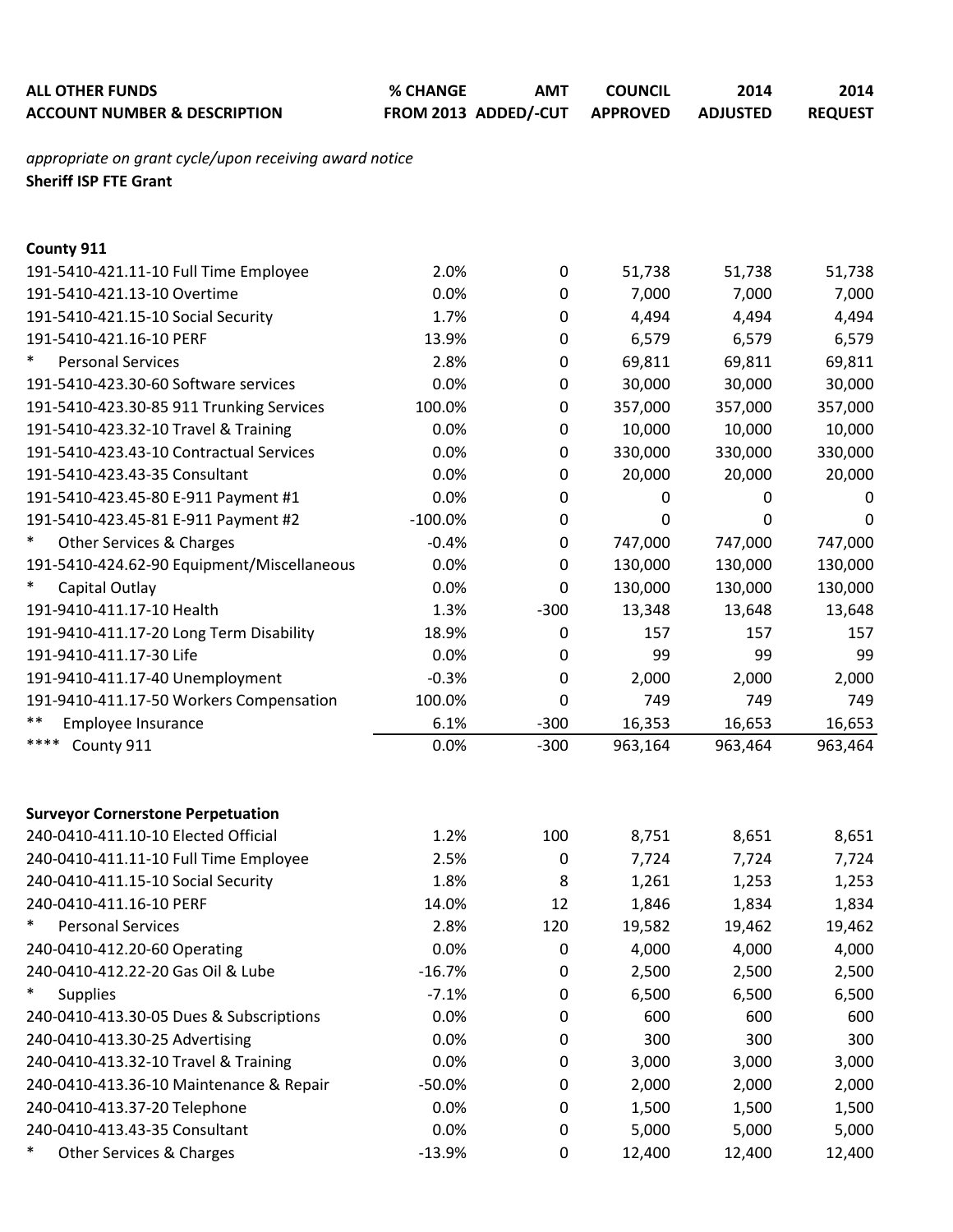| <b>ALL OTHER FUNDS</b>                                  | <b>% CHANGE</b>   | <b>AMT</b>           | <b>COUNCIL</b>  | 2014            | 2014            |
|---------------------------------------------------------|-------------------|----------------------|-----------------|-----------------|-----------------|
| <b>ACCOUNT NUMBER &amp; DESCRIPTION</b>                 |                   | FROM 2013 ADDED/-CUT | <b>APPROVED</b> | <b>ADJUSTED</b> | <b>REQUEST</b>  |
| 240-0410-414.62-90 Capital Outlay-Misc                  | 0.0%              | 0                    | 5,000           | 5,000           | 5,000           |
| $\ast$<br>Capital Outlay                                | 0.0%              | 0                    | 5,000           | 5,000           | 5,000           |
| 240-9410-411.17-10 Health                               | 100.0%            | 0                    | 1,400           | 1,400           | 1,400           |
| 240-9410-411.17-20 Long Term Disability                 | 100.0%            | 0                    | 314             | 314             | 314             |
| 240-9410-411.17-30 Life<br>$***$                        | 100.0%            | 0                    | 198             | 198             | 198             |
| Employee Insurance<br>****<br>Surveyor Cornerstone Perp | 100.0%<br>$-0.1%$ | 0<br>120             | 1,912           | 1,912           | 1,912<br>45,274 |
|                                                         |                   |                      | 45,394          | 45,274          |                 |
| <b>F-Lake Detention</b>                                 |                   |                      |                 |                 |                 |
| 241-0410-413.30-90 General Operating-Misc               | $-100.0%$         | $\mathbf 0$          | 0               | 0               | 0               |
| 241-0410-413.69-10 Detention - Engineering              | $-100.0%$         | $\Omega$             | 0               | 0               | 0               |
| 241-0410-413.69-11 Detention - Constr&Observ            | 200.0%            | $-37,800$            | 30,000          | 67,800          | 67,800          |
| 241-0410-413.69-12 Detention - Maintenance              | 200.0%            | $-37,800$            | 30,000          | 67,800          | 67,800          |
| $\ast$<br>Other Services & Charges                      | 153.0%            | $-75,600$            | 60,000          | 135,600         | 135,600         |
| ****<br><b>F-Lake Detention</b>                         | 153.0%            | $-75,600$            | 60,000          | 135,600         | 135,600         |
| <b>Drain Maintenance</b>                                |                   |                      |                 |                 |                 |
| 242-0410-413.30-90 General Operating-Misc               | 0.0%              | $\mathbf 0$          | 0               | 0               | 0               |
| $\ast$<br><b>Other Services &amp; Charges</b>           | 0.0%              | 0                    | $\pmb{0}$       | 0               | $\pmb{0}$       |
| ****<br><b>Drain Maintenance</b>                        | 0.0%              | $\mathbf 0$          | $\mathbf 0$     | $\mathbf 0$     | $\mathbf 0$     |
| <b>General Drain Improvement</b>                        |                   |                      |                 |                 |                 |
| 243-0410-413.30-90 General Operating-Misc               | $-55.6%$          | $\mathbf 0$          | 400,000         | 400,000         | 400,000         |
| $\ast$<br>Other Services & Charges                      | $-55.6%$          | 0                    | 400,000         | 400,000         | 400,000         |
| ****<br>General Drain Improvement                       | $-55.6%$          | $\mathbf 0$          | 400,000         | 400,000         | 400,000         |
| <b>Engineering Review</b>                               |                   |                      |                 |                 |                 |
| 244-0410-413.36-36 Engineering Services                 | 41.7%             | $\mathbf 0$          | 85,000          | 85,000          | 85,000          |
| $\ast$<br>Other Services & Charges                      | 41.7%             | $\mathbf 0$          | 85,000          | 85,000          | 85,000          |
| ****<br><b>Engineering Review</b>                       | 41.7%             | $\mathbf 0$          | 85,000          | 85,000          | 85,000          |
| <b>Phase II Stormwater</b>                              |                   |                      |                 |                 |                 |
| 247-0410-411.10-10 Elected Official                     | $-25.6%$          | 250                  | 21,877          | 21,627          | 21,627          |
| 247-0410-411.11-10 Full Time Employee                   | 2.5%              | 0                    | 146,879         | 146,879         | 146,879         |
| 247-0410-411.12-20 Part Time                            | 0.0%              | 0                    | 20,000          | 20,000          | 20,000          |
| 247-0410-411.13-10 Overtime                             | 0.0%              | 0                    | 4,000           | 4,000           | 4,000           |
| 247-0410-411.15-10 Social Security                      | $-2.0%$           | 19                   | 14,746          | 14,727          | 14,727          |
| 247-0410-411.16-10 PERF                                 | 9.5%              | 28                   | 19,349          | 19,321          | 19,321          |
| $\ast$<br><b>Personal Services</b>                      | $-1.1%$           | 297                  | 226,851         | 226,554         | 226,554         |
| 247-0410-412.20-10 Office Supplies                      | 0.0%              | $\mathbf 0$          | 5,000           | 5,000           | 5,000           |
| 247-0410-412.20-15 Equipment                            | 0.0%              | $\mathbf 0$          | 10,000          | 10,000          | 10,000          |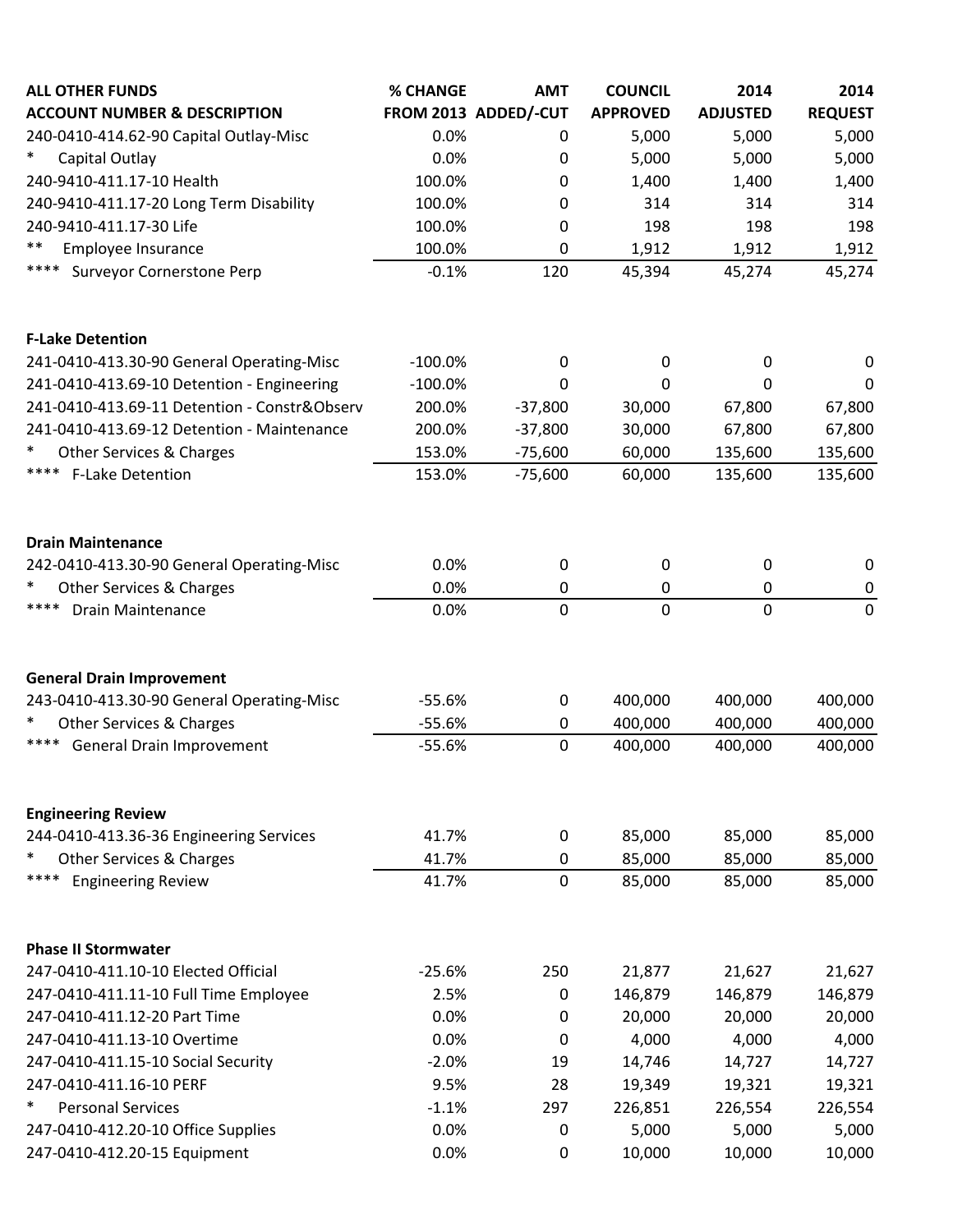| <b>ALL OTHER FUNDS</b>                       | % CHANGE | <b>AMT</b>           | <b>COUNCIL</b>  | 2014            | 2014           |
|----------------------------------------------|----------|----------------------|-----------------|-----------------|----------------|
| <b>ACCOUNT NUMBER &amp; DESCRIPTION</b>      |          | FROM 2013 ADDED/-CUT | <b>APPROVED</b> | <b>ADJUSTED</b> | <b>REQUEST</b> |
| 247-0410-412.20-20 Printed Forms             | 0.0%     | 0                    | 10,000          | 10,000          | 10,000         |
| 247-0410-412.20-90 Office Misc.              | 0.0%     | 0                    | 20,000          | 20,000          | 20,000         |
| 247-0410-412.22-20 Gas Oil & Lube            | 0.0%     | 0                    | 6,000           | 6,000           | 6,000          |
| 247-0410-412.25-40 Signage                   | 0.0%     | 0                    | 12,000          | 12,000          | 12,000         |
| $\ast$<br><b>Supplies</b>                    | 0.0%     | 0                    | 63,000          | 63,000          | 63,000         |
| 247-0410-413.30-05 Dues & Subscriptions      | 0.0%     | 0                    | 2,200           | 2,200           | 2,200          |
| 247-0410-413.30-10 Mileage Reimbursement     | 0.0%     | 0                    | 2,000           | 2,000           | 2,000          |
| 247-0410-413.30-20 Postage                   | 0.0%     | 0                    | 4,000           | 4,000           | 4,000          |
| 247-0410-413.30-25 Advertising               | 0.0%     | 0                    | 10,000          | 10,000          | 10,000         |
| 247-0410-413.30-60 Software                  | 0.0%     | 0                    | 10,000          | 10,000          | 10,000         |
| 247-0410-413.30-90 General Operating-Misc    | 0.0%     | 0                    | 20,000          | 20,000          | 20,000         |
| 247-0410-413.32-10 Travel & Training         | 0.0%     | 0                    | 20,000          | 20,000          | 20,000         |
| 247-0410-413.32-90 Miscellaneous             | 0.0%     | 0                    | 50,000          | 50,000          | 50,000         |
| 247-0410-413.37-90 Miscellaneous             | 0.0%     | 0                    | 2,000           | 2,000           | 2,000          |
| 247-0410-413.42-10 Other Professional Servic | 0.0%     | 0                    | 200,000         | 200,000         | 200,000        |
| 247-0410-413.42-15 Legal Notices             | 0.0%     | 0                    | 3,000           | 3,000           | 3,000          |
| 247-0410-413.42-20 Engineering               | 0.0%     | 0                    | 50,000          | 50,000          | 50,000         |
| 247-0410-413.42-90 Administrative Misc.      | 0.0%     | 0                    | 30,000          | 30,000          | 30,000         |
| 247-0410-413.43-20 Legal Services            | 0.0%     | 0                    | 39,000          | 39,000          | 39,000         |
| 247-0410-413.43-60 Contracts-Educator        | 0.0%     | 0                    | 20,000          | 20,000          | 20,000         |
| $\ast$<br>Other Services & Charges           | 0.0%     | $\pmb{0}$            | 462,200         | 462,200         | 462,200        |
| 247-0410-414.62-90 Capital Outlay-Misc       | 0.0%     | 0                    | 25,000          | 25,000          | 25,000         |
| $\ast$<br>Capital Outlay                     | 0.0%     | 0                    | 25,000          | 25,000          | 25,000         |
| 247-9410-411.17-10 Health                    | $-7.8%$  | $-773$               | 34,352          | 35,125          | 35,125         |
| 247-9410-411.17-20 Long Term Disability      | 18.9%    | 0                    | 628             | 628             | 628            |
| 247-9410-411.17-30 Life                      | 8.5%     | 0                    | 396             | 396             | 396            |
| 247-9410-411.17-50 Workers Compensation      | 80.8%    | 0                    | 6,737           | 6,737           | 6,737          |
| $***$<br>Employee Insurance                  | 0.6%     | $-773$               | 42,113          | 42,886          | 42,886         |
| ****<br>Phase II Stormwater                  | $-0.3%$  | $-476$               | 819,164         | 819,640         | 819,640        |
|                                              |          |                      |                 |                 |                |
| <b>Berlovitz Detention</b>                   |          |                      |                 |                 |                |
| 248-0410-413.69-11 Detention - Constr&Observ | $-67.0%$ | 0                    | 1,403           | 1,403           | 1,403          |
| 248-0410-413.69-12 Detention - Maintenance   | $-78.0%$ | 0                    | 1,404           | 1,404           | 1,404          |
| *<br>Other Services & Charges                | $-73.6%$ | 0                    | 2,807           | 2,807           | 2,807          |
| ****<br><b>Berlovitz Detention</b>           | $-73.6%$ | $\mathbf 0$          | 2,807           | 2,807           | 2,807          |
|                                              |          |                      |                 |                 |                |

*252/253 appropriate when grant is awarded, as with other grants* **IFSSA APS B IFSSA APS C**

## **Prosecutor Drug Enforcement**

|        | 257-5910-422.20-10 Office Supplies | 0.0% |  |  |
|--------|------------------------------------|------|--|--|
| $\ast$ | <b>Supplies</b>                    | 0.0% |  |  |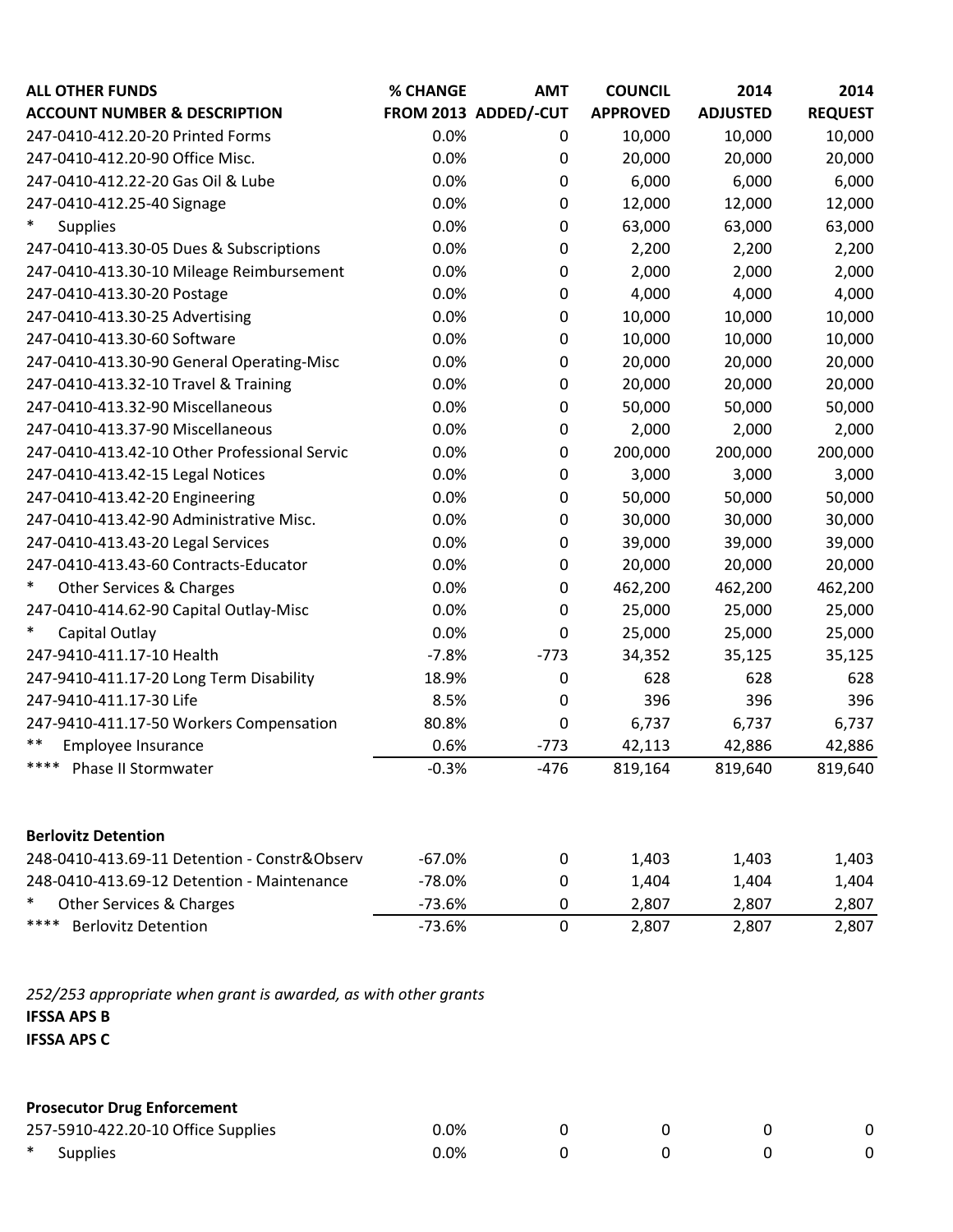| <b>ALL OTHER FUNDS</b>                        | % CHANGE | <b>AMT</b>           | <b>COUNCIL</b>  | 2014            | 2014           |
|-----------------------------------------------|----------|----------------------|-----------------|-----------------|----------------|
| <b>ACCOUNT NUMBER &amp; DESCRIPTION</b>       |          | FROM 2013 ADDED/-CUT | <b>APPROVED</b> | <b>ADJUSTED</b> | <b>REQUEST</b> |
| 257-5910-423.30-90 General Operating          | 4.9%     | 0                    | 20,000          | 20,000          | 20,000         |
| 257-5910-423.32-10 Travel & Training          | 0.0%     | 0                    | 0               | 0               | 0              |
| 257-5910-423.35-10 Building Lease             | 0.0%     | 0                    | 0               | O               | 0              |
| 257-5910-423.37-30 Cellular Telephone         | 0.0%     | 0                    | 4,000           | 4,000           | 4,000          |
| 257-5910-423.37-90 Utilities Misc.            | 0.0%     | 0                    | 0               |                 | $\Omega$       |
| 257-5910-423.40-05 Maintenance                | 0.0%     | 0                    | 0               |                 | $\Omega$       |
| $\ast$<br><b>Other Services &amp; Charges</b> | 4.0%     | 0                    | 24,000          | 24,000          | 24,000         |
| 257-5910-424.62-25 Data Processing-Hardware   | 0.0%     | $\Omega$             | 0               |                 | $\Omega$       |
| 257-5910-424.62-70 Vehicles (Plated)          | 100.0%   | 0                    | 12,500          | 12,500          | 12,500         |
| $\ast$<br>Capital Outlay                      | 100.0%   | 0                    | 12,500          | 12,500          | 12,500         |
| **** Prosecutor Drug Enforce                  | 58.2%    | 0                    | 36,500          | 36,500          | 36,500         |
|                                               |          |                      |                 |                 |                |

| <b>Pre-Trial Diversion</b>                   |           |                  |         |             |             |
|----------------------------------------------|-----------|------------------|---------|-------------|-------------|
| 260-5910-411.11-10 Full Time Employee        | 0.0%      | $\mathbf 0$      | 0       | 0           | $\mathbf 0$ |
| 260-5910-411.12-20 Part Time                 | 100.0%    | $\mathbf 0$      | 40,000  | 40,000      | 40,000      |
| 260-5910-411.13-10 Overtime                  | 0.0%      | $\boldsymbol{0}$ | 0       | 0           | $\mathbf 0$ |
| 260-5910-411.15-10 Social Security           | 100.0%    | $\mathbf 0$      | 3,060   | 3,060       | 3,060       |
| 260-5910-411.16-10 PERF                      | 0.0%      | $\mathbf 0$      | 0       | $\mathbf 0$ | 0           |
| $\ast$<br><b>Personal Services</b>           | 100.0%    | $\mathbf 0$      | 43,060  | 43,060      | 43,060      |
| 260-5910-412.20-10 Office Supplies           | $-80.0%$  | $\mathbf 0$      | 1,000   | 1,000       | 1,000       |
| $\ast$<br><b>Supplies</b>                    | $-80.0%$  | $\mathbf 0$      | 1,000   | 1,000       | 1,000       |
| 260-5910-413.30-05 Dues & Subscriptions      | $-50.0%$  | $\mathbf 0$      | 1,000   | 1,000       | 1,000       |
| 260-5910-413.30-90 General Operating-Misc    | $-50.0%$  | $\boldsymbol{0}$ | 25,000  | 25,000      | 25,000      |
| 260-5910-413.30-97 General Law Enforcement   | $-50.0%$  | 0                | 20,000  | 20,000      | 20,000      |
| 260-5910-413.32-10 Travel & Training         | $-6.3%$   | 0                | 30,000  | 30,000      | 30,000      |
| 260-5910-413.37-30 Cellular Telephone        | 0.0%      | $\mathbf 0$      | 15,000  | 15,000      | 15,000      |
| 260-5910-413.40-05 Maintenance               | 100.0%    | $\mathbf 0$      | 4,000   | 4,000       | 4,000       |
| 260-5910-413.40-10 Gasoline & Oil            | 11.1%     | $\mathbf 0$      | 10,000  | 10,000      | 10,000      |
| 260-5910-413.42-05 Project Safe Neighborhood | 0.0%      | 0                | 0       | 0           | 0           |
| 260-5910-413.42-06 We-Tip                    | $-10.7%$  | $\mathbf 0$      | 12,500  | 12,500      | 12,500      |
| 260-5910-413.42-10 Other Professional Servic | $-50.0%$  | $\mathbf 0$      | 25,000  | 25,000      | 25,000      |
| 260-5910-413.46-55 Law Book Subscriptions    | $-65.9%$  | $\boldsymbol{0}$ | 7,500   | 7,500       | 7,500       |
| 260-5910-413.46-75 Witness Fees              | $-46.4%$  | $\mathbf 0$      | 7,500   | 7,500       | 7,500       |
| 260-5910-413.46-80 Transcripts & Records     | $-50.0%$  | $\mathbf 0$      | 12,500  | 12,500      | 12,500      |
| $\ast$<br>Other Services & Charges           | $-38.2%$  | 0                | 170,000 | 170,000     | 170,000     |
| 260-5910-414.62-45 Office                    | $-33.3%$  | $\boldsymbol{0}$ | 10,000  | 10,000      | 10,000      |
| 260-5910-414.62-70 Vehicles (Plated)         | $-100.0%$ | $\mathbf 0$      | 0       | 0           | 0           |
| ∗<br>Capital Outlay                          | $-44.4%$  | $\mathbf 0$      | 10,000  | 10,000      | 10,000      |
| 260-5910-424.62-07 Law Enforcement           | $-94.7%$  | $\mathbf 0$      | 2,000   | 2,000       | 2,000       |
| $\ast$<br>Capital Outlay                     | $-94.7%$  | 0                | 2,000   | 2,000       | 2,000       |
| 260-9410-411.17-10 Health                    | 0.0%      | 0                | 0       | 0           | 0           |
| 260-9410-411.17-20 Long Term Disability      | 0.0%      | 0                | 0       | 0           | 0           |
| 260-9410-411.17-30 Life                      | 0.0%      | 0                | 0       | 0           | 0           |
| $***$<br>Employee Insurance                  | 0.0%      | $\mathbf 0$      | 0       | 0           | $\mathbf 0$ |
| **** Pre-Trial Diversion                     | $-32.7%$  | $\mathbf 0$      | 226,060 | 226,060     | 226,060     |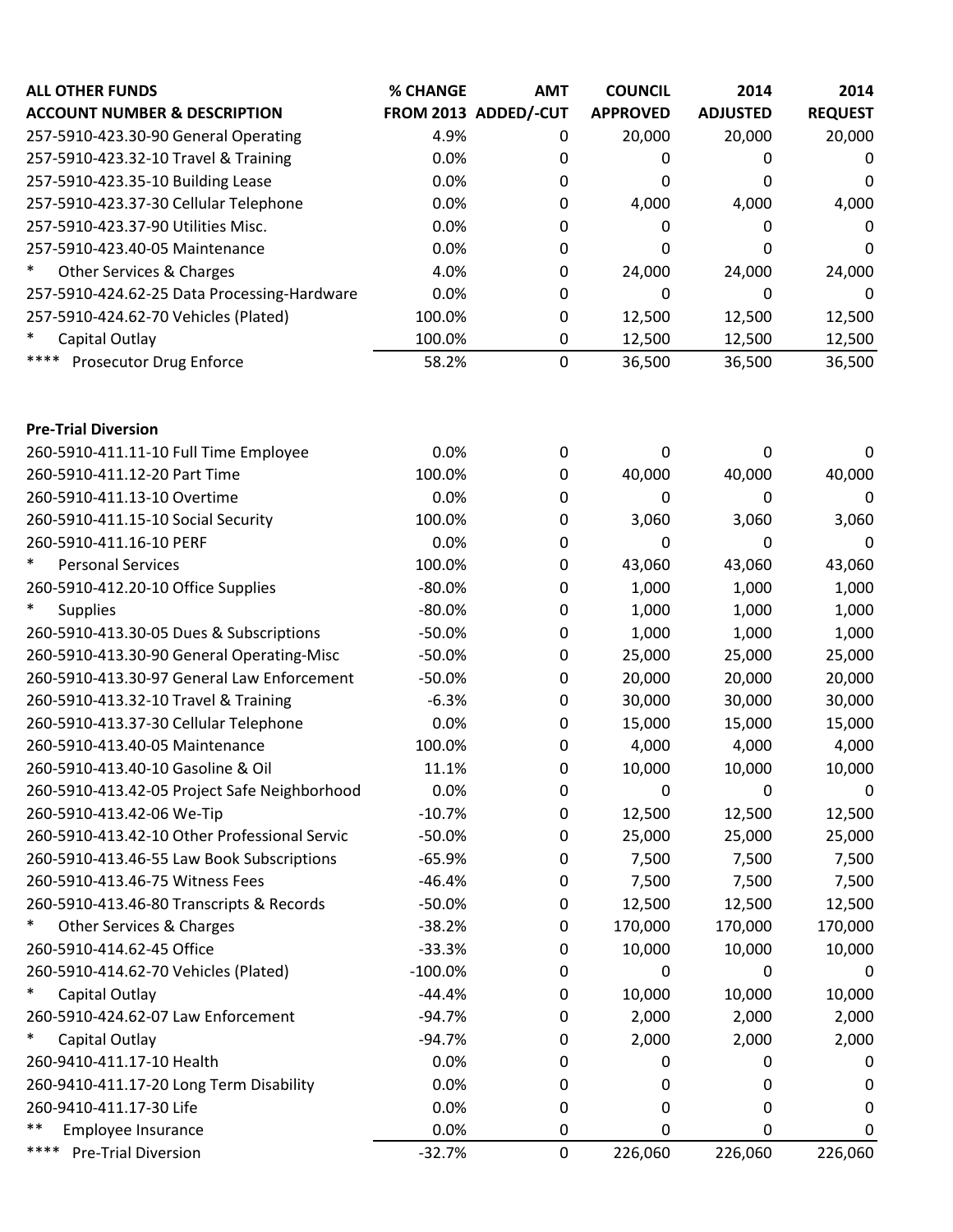| <b>ALL OTHER FUNDS</b><br><b>ACCOUNT NUMBER &amp; DESCRIPTION</b> | % CHANGE  | <b>AMT</b><br>FROM 2013 ADDED/-CUT | <b>COUNCIL</b><br><b>APPROVED</b> | 2014<br><b>ADJUSTED</b> | 2014<br><b>REQUEST</b> |
|-------------------------------------------------------------------|-----------|------------------------------------|-----------------------------------|-------------------------|------------------------|
|                                                                   |           |                                    |                                   |                         |                        |
| <b>Infraction Diversion</b>                                       |           |                                    |                                   |                         |                        |
| 261-5910-411.11-10 Full Time Employee                             | $-61.7%$  | 0                                  | 36,781                            | 36,781                  | 36,781                 |
| 261-5910-411.12-20 Part Time                                      | $-100.0%$ | 0                                  | 0                                 | 0                       | 0                      |
| 261-5910-411.13-10 Overtime                                       | $-31.3%$  | 0                                  | 27,500                            | 27,500                  | 27,500                 |
| 261-5910-411.15-10 Social Security                                | $-61.3%$  | 0                                  | 4,918                             | 4,918                   | 4,828                  |
| 261-5910-411.16-10 PERF                                           | $-47.1%$  | 0                                  | 7,200                             | 7,200                   | 7,200                  |
| $\ast$<br><b>Personal Services</b>                                | $-60.3%$  | 0                                  | 76,399                            | 76,399                  | 76,309                 |
| 261-5910-412.20-10 Office Supplies                                | 0.0%      | 0                                  | 0                                 | 0                       | 0                      |
| $\ast$<br><b>Supplies</b>                                         | 0.0%      | 0                                  | 0                                 | 0                       | 0                      |
| 261-5910-413.30-05 Dues & Subscriptions                           | 0.0%      | 0                                  | 0                                 | 0                       | 0                      |
| 261-5910-413.30-90 General Operating-Misc                         | 0.0%      | 0                                  | 0                                 | $\Omega$                | 0                      |
| 261-5910-413.32-10 Travel & Training                              | 0.0%      | 0                                  | 0                                 | 0                       | 0                      |
| 261-5910-413.42-05 Project Safe Neighborhood                      | 3.4%      | 0                                  | 61,000                            | 61,000                  | 61,000                 |
| 261-5910-413.42-10 Other Professional Servic                      | 0.0%      | 0                                  | 0                                 | 0                       | 0                      |
| 261-5910-413.46-55 Law Book Subscriptions                         | 0.0%      | 0                                  | 0                                 | 0                       | 0                      |
| 261-5910-413.46-80 Transcripts & Records                          | 0.0%      | 0                                  | 0                                 | 0                       | 0                      |
| $\ast$<br>Other Services & Charges                                | 3.4%      | 0                                  | 61,000                            | 61,000                  | 61,000                 |
| 261-5910-414.62-45 Office                                         | 0.0%      | 0                                  | 0                                 | 0                       | 0                      |
| $\ast$<br>Capital Outlay                                          | 0.0%      | 0                                  | 0                                 | 0                       | 0                      |
| 261-9410-411.17-10 Health                                         | $-73.1%$  | $-160$                             | 7,104                             | 7,264                   | 7,264                  |
| 261-9410-411.17-20 Long Term Disability                           | $-40.8%$  | 0                                  | 157                               | 157                     | 157                    |
| 261-9410-411.17-30 Life                                           | $-50.5%$  | 0                                  | 99                                | 99                      | 99                     |
| **<br>Employee Insurance                                          | $-72.6%$  | $-160$                             | 7,360                             | 7,520                   | 7,520                  |
| ****<br><b>Infraction Diversion</b>                               | $-48.0%$  | $-160$                             | 144,759                           | 144,919                 | 144,829                |
|                                                                   |           |                                    |                                   |                         |                        |
| <b>Federal Drug Forfeitures</b>                                   |           |                                    |                                   |                         |                        |
| 263-5910-414.62-70 Vehicles (Plated)                              | 100.0%    | 0                                  | 25,000                            | 25,000                  | 25,000                 |
| $\ast$<br>Capital Outlay                                          | 100.0%    | 0                                  | 25,000                            | 25,000                  | 25,000                 |
| ****<br><b>Federal Drug Forfeitures</b>                           | 100.0%    | $\mathbf 0$                        | 25,000                            | 25,000                  | 25,000                 |
| Reassessment (newest fund)                                        |           |                                    |                                   |                         |                        |
| 280-0510-411.11-10 Full Time Employee                             | 83.4%     | 3,193                              | 66,672                            | 63,479                  | 63,479                 |
| 280-0510-411.12-20 Part Time                                      | 246.7%    |                                    | 62,400                            |                         |                        |
| 280-0510-411.12-50 Board Members                                  | 0.0%      | 0                                  | 5,000                             | 62,400<br>5,000         | 62,400                 |
| 280-0510-411.13-10 Overtime                                       | 0.0%      | 0<br>0                             | 0                                 | 0                       | 5,000                  |
|                                                                   |           |                                    |                                   |                         | 0                      |
| 280-0510-411.14-10 Additional Pay                                 | 100.0%    | 0                                  | 1,500                             | 1,500                   | 1,500                  |
| 280-0510-411.15-10 Social Security                                | 128.4%    | 245                                | 10,372                            | 10,127                  | 10,127                 |
| 280-0510-411.16-10 PERF<br>$\ast$                                 | 110.0%    | 358                                | 7,636                             | 7,278                   | 7,278                  |
| <b>Personal Services</b>                                          | 127.4%    | 3,796                              | 153,580                           | 149,784                 | 149,784                |
| 280-0510-412.20-10 Office Supplies                                | 100.0%    | 3,500                              | 4,500                             | 1,000                   | 1,000                  |
| 280-0510-412.20-20 Printed Forms<br>$\ast$                        | 3.4%      | 0                                  | 1,500                             | 1,500                   | 1,500                  |
| <b>Supplies</b>                                                   | 313.8%    | 3,500                              | 6,000                             | 2,500                   | 2,500                  |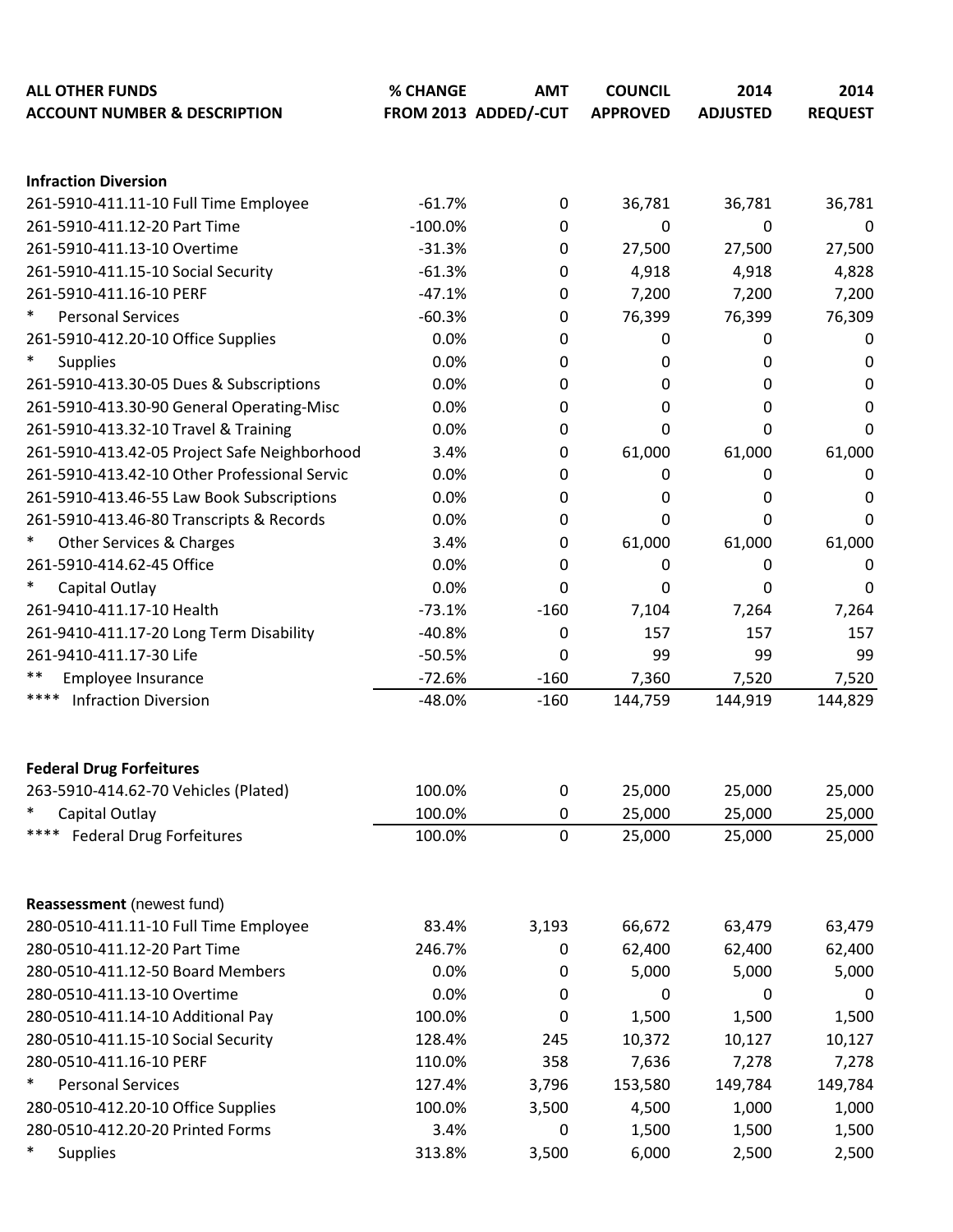| <b>ALL OTHER FUNDS</b>                        | % CHANGE  | <b>AMT</b>           | <b>COUNCIL</b>  | 2014            | 2014           |
|-----------------------------------------------|-----------|----------------------|-----------------|-----------------|----------------|
| <b>ACCOUNT NUMBER &amp; DESCRIPTION</b>       |           | FROM 2013 ADDED/-CUT | <b>APPROVED</b> | <b>ADJUSTED</b> | <b>REQUEST</b> |
| 280-0510-413.30-05 Dues & Subscriptions       | 0.0%      | $\mathbf{0}$         | 30,000          | 30,000          | 30,000         |
| 280-0510-413.30-20 Postage                    | 0.0%      | 0                    | 18,000          | 18,000          | 18,000         |
| 280-0510-413.30-25 Advertising                | 0.0%      | 0                    | 450             | 450             | 450            |
| 280-0510-413.30-60 Software                   | 0.0%      | 0                    | 0               | 0               | 0              |
| 280-0510-413.32-10 Travel & Training          | $-100.0%$ | 0                    | 0               | 0               | 0              |
| 280-0510-413.37-35 Internet Access            | 0.0%      | 0                    | 0               | 0               | 0              |
| 280-0510-413.38-40 Vehicle                    | 100.0%    | 0                    | 1,200           | 1,200           | 1,200          |
| 280-0510-413.40-05 Maintenance                | 100.0%    | 0                    | 600             | 600             | 600            |
| 280-0510-413.40-10 Gasoline & Oil             | 100.0%    | 0                    | 4,000           | 4,000           | 4,000          |
| 280-0510-413.43-35 Consultant                 | 0.0%      | 0                    | 40,000          | 40,000          | 40,000         |
| 280-0510-413.43-90 Contracts Misc.            | 100.0%    | 0                    | 44,780          | 44,780          | 44,780         |
| 280-0510-413.45-75 Copier                     | 0.0%      | 0                    | 0               | 0               | 0              |
| $\ast$<br><b>Other Services &amp; Charges</b> | 50.2%     | $\Omega$             | 139,030         | 139,030         | 139,030        |
| 280-0510-414.62-70 Vehicles (Plated)          | 0.0%      | $-36,000$            | 0               | 36,000          | 36,000         |
| Capital Outlay                                | 0.0%      | $-36,000$            | 0               | 36,000          | 36,000         |
| 280-9410-411.17-10 Health                     | 100.0%    | $-600$               | 26,696          | 27,296          | 27,296         |
| 280-9410-411.17-20 Long Term Disability       | 100.0%    | 0                    | 314             | 314             | 314            |
| 280-9410-411.17-30 Life                       | 100.0%    | $\Omega$             | 198             | 198             | 198            |
| 280-9410-411.17-40 Unemployment               | $-100.0%$ | $\mathbf{0}$         | 0               | 0               | $\Omega$       |
| 280-9410-411.17-50 Workers Compensation       | 100.0%    | 0                    | 1,688           | 1,688           | 1,688          |
| $***$<br>Employee Insurance                   | 344.6%    | $-600$               | 28,896          | 29,496          | 29,496         |
| ****<br>Reassessment 2017                     | 94.9%     | $-29,304$            | 327,506         | 356,810         | 356,810        |

*close out this fund by 12/31/2013 to Fund 280, move appropriation to Fund 280*

| Reassessment (old fund)                       |         |          |   |       |       |
|-----------------------------------------------|---------|----------|---|-------|-------|
| 281-0510-411.11-10 Full Time Employee         | $0.0\%$ | 0        |   |       |       |
| 281-0510-411.12-20 Part Time                  | 0.0%    |          |   |       |       |
| 281-0510-411.12-50 Board Members              | 0.0%    | 0        |   |       | O     |
| 281-0510-411.13-10 Overtime                   | 0.0%    |          |   |       | O     |
| 281-0510-411.15-10 Social Security            | $0.0\%$ |          |   |       | O     |
| 281-0510-411.16-10 PERF                       | 0.0%    |          |   |       |       |
| $\ast$<br><b>Personal Services</b>            | 0.0%    |          |   |       |       |
| 281-0510-412.20-10 Office Supplies            | 0.0%    | $-3,500$ | 0 | 3,500 | 3,500 |
| 281-0510-412.20-20 Printed Forms              | $0.0\%$ |          | O |       |       |
| $\ast$<br><b>Supplies</b>                     | 0.0%    | $-3,500$ | 0 | 3,500 | 3,500 |
| 281-0510-413.43-35 Consultant                 | 0.0%    |          |   |       |       |
| $\ast$<br><b>Other Services &amp; Charges</b> | 0.0%    | 0        |   |       |       |
| 281-0510-414.62-90 Capital Outlay-Misc        | 0.0%    | 0        | O |       | 0     |
| Capital Outlay                                | 0.0%    | 0        |   |       | 0     |
| 281-9410-411.17-40 Unemployment               | 0.0%    |          |   |       |       |
| **<br>Employee Insurance                      | 0.0%    | 0        | 0 |       |       |
| ****<br>Reassessment                          | 0.0%    | $-3,500$ | 0 | 3,500 | 3,500 |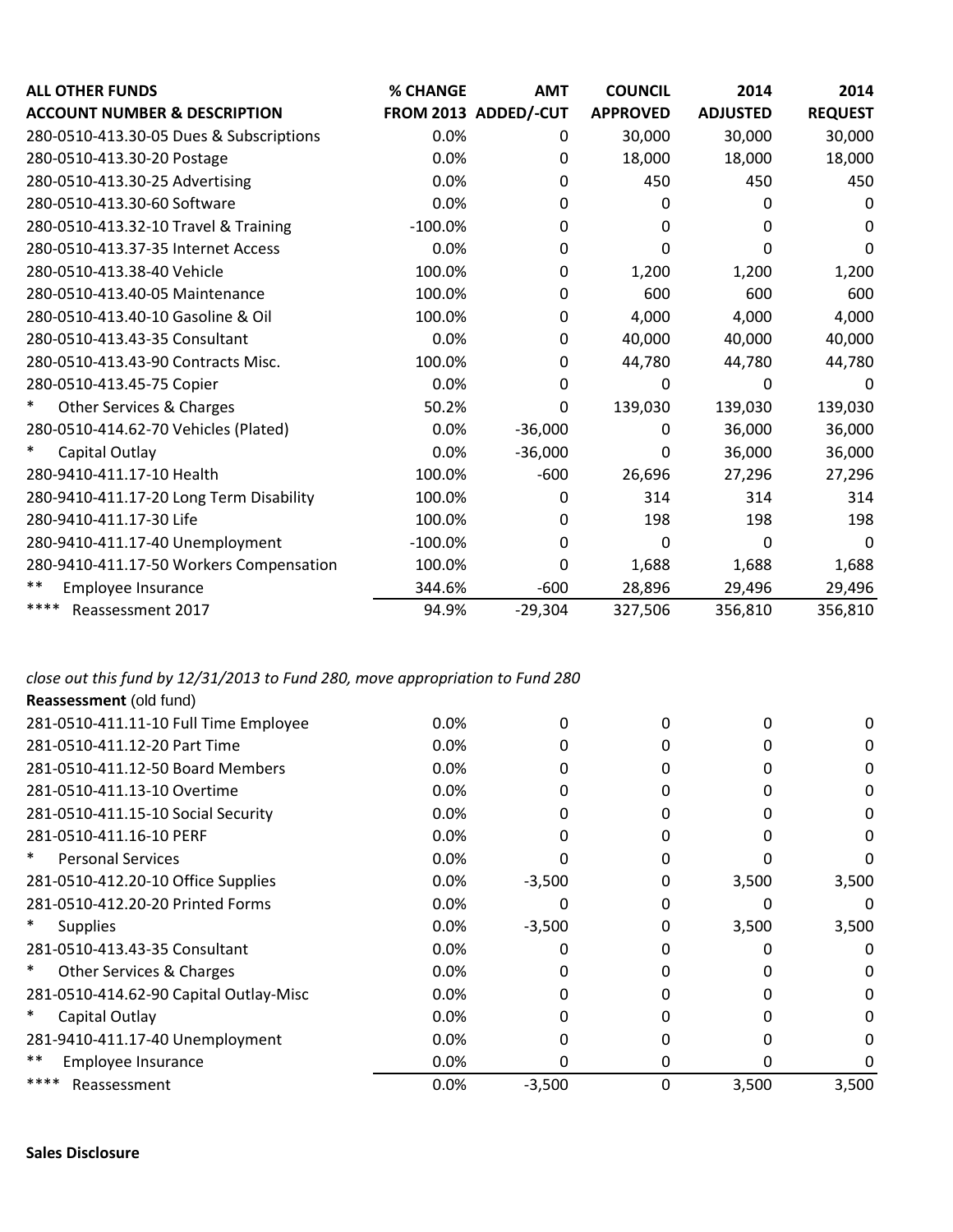| <b>ALL OTHER FUNDS</b>                        | % CHANGE  | <b>AMT</b>           | <b>COUNCIL</b>  | 2014            | 2014           |
|-----------------------------------------------|-----------|----------------------|-----------------|-----------------|----------------|
| <b>ACCOUNT NUMBER &amp; DESCRIPTION</b>       |           | FROM 2013 ADDED/-CUT | <b>APPROVED</b> | <b>ADJUSTED</b> | <b>REQUEST</b> |
| 285-0510-411.12-20 Part Time                  | $-100.0%$ | 0                    | 0               | 0               | 0              |
| 285-0510-411.15-10 Social Security            | $-100.0%$ | 0                    | 0               | 0               | 0              |
| $\ast$<br><b>Personal Services</b>            | $-100.0%$ | 0                    | 0               | 0               | 0              |
| 285-0510-412.20-10 Office Supplies            | 100.0%    | 0                    | 3,500           | 3,500           | 3,500          |
| $\ast$<br><b>Supplies</b>                     | 100.0%    | 0                    | 3,500           | 3,500           | 3,500          |
| 285-0510-413.30-60 Software                   | $-13.8%$  | 0                    | 5,000           | 5,000           | 5,000          |
| 285-0510-413.30-90 General Operating-Misc     | $-12.5%$  | 0                    | 14,000          | 14,000          | 14,000         |
| 285-0510-413.32-10 Travel & Training          | $-100.0%$ | 0                    | 0               | 0               | 0              |
| 285-0510-413.43-35 Consultant                 | $-100.0%$ | 0                    | 0               | 0               | 0              |
| $\ast$<br>Other Services & Charges            | $-32.1%$  | 0                    | 19,000          | 19,000          | 19,000         |
| 285-0510-414.62-70 Vehicles (Plated)          | 0.0%      | 0                    | 0               | 0               | 0              |
| 285-0510-414.62-90 Capital Outlay-Misc        | 83.9%     | 0                    | 5,150           | 5,150           | 5,150          |
| $\ast$<br>Capital Outlay                      | 83.9%     | 0                    | 5,150           | 5,150           | 5,150          |
| 285-9410-411.17-40 Unemployment               | 0.0%      | 0                    | 0               | 0               | 0              |
| $***$<br>Employee Insurance                   | 0.0%      | 0                    | 0               | 0               | 0              |
| ****<br>Sales Disclosure                      | $-23.6%$  | 0                    | 27,650          | 27,650          | 27,650         |
| <b>EDIT</b>                                   |           |                      |                 |                 |                |
| 301-0420-411.10-10 Elected Official           | 83.9%     | 200                  | 17,500          | 17,300          | 17,300         |
| 301-0420-411.11-10 Full Time Employee         | 2.2%      | $\mathbf 0$          | 139,272         | 139,272         | 139,272        |
| 301-0420-411.12-20 Part Time                  | 0.0%      | 0                    | 8,000           | 8,000           | 8,000          |
| 301-0420-411.13-10 Overtime                   | 0.0%      | 0                    | 3,000           | 3,000           | 3,000          |
| 301-0420-411.15-10 Social Security            | 7.0%      | 15                   | 12,835          | 12,820          | 12,820         |
| 301-0420-411.16-10 PERF                       | 20.3%     | 22                   | 17,895          | 17,873          | 17,873         |
| $\ast$<br><b>Personal Services</b>            | 8.1%      | 237                  | 198,502         | 198,265         | 198,265        |
| 301-0430-413.52-20 Drainage Projects          | $-55.6%$  | 0                    | 400,000         | 400,000         | 400,000        |
| 301-0430-413.52-30 Gen'l Drain Improvements   | $-100.0%$ | 0                    | 0               | 0               | 0              |
| $\ast$<br><b>Other Services &amp; Charges</b> | $-77.8%$  | 0                    | 400,000         | 400,000         | 400,000        |
| $***$<br>Surveyor                             | $-69.8%$  | 237                  | 598,502         | 598,265         | 598,265        |
| 301-1110-411.11-10 Full Time Employee         | 2.3%      | 0                    | 45,012          | 45,012          | 45,012         |
| 301-1110-411.13-10 Overtime                   | 0.0%      | 0                    | 0               | 0               | 0              |
| 301-1110-411.15-10 Social Security            | 2.3%      | 0                    | 3,444           | 3,444           | 3,444          |
| 301-1110-411.16-10 PERF                       | 14.5%     | 0                    | 5,042           | 5,042           | 5,042          |
| $\ast$<br><b>Personal Services</b>            | 3.3%      | 0                    | 53,498          | 53,498          | 53,498         |
| 301-1110-413.32-10 Travel & Training          | $-20.0%$  | 0                    | 6,000           | 6,000           | 6,000          |
| 301-1110-413.32-20 Training/Certifications    | $-50.0%$  | 0                    | 5,000           | 5,000           | 5,000          |
| 301-1110-413.40-05 Maintenance                | 0.0%      | 0                    | 0               | 0               | 0              |
| 301-1110-413.42-10 Other Professional Servic  | 54.0%     | 0                    | 289,500         | 289,500         | 289,500        |
| 301-1110-413.43-35 Consultant                 | 0.0%      | 0                    | 0               | 0               | 0              |
| 301-1110-413.44-15 Parking Garage Debt        | 0.0%      | 0                    | 506,800         | 506,800         | 506,800        |
| 301-1110-413.44-60 Radio Lease/Sheriff        | 0.0%      | 0                    | 0               | 0               | 0              |
| 301-1110-413.44-85 Grant Contingency          | 0.0%      | 0                    | 10,000          | 10,000          | 10,000         |
| 301-1110-413.58-23 L/WL Development Corp      | 0.0%      | 0                    | 100,000         | 100,000         | 100,000        |
| 301-1110-413.58-35 Hoosier Heartland          | 0.0%      | 0                    | 0               | 0               | 0              |
| 301-1110-413.58-44 Intersection Connection    | 100.0%    | 0                    | 200,000         | 200,000         | 200,000        |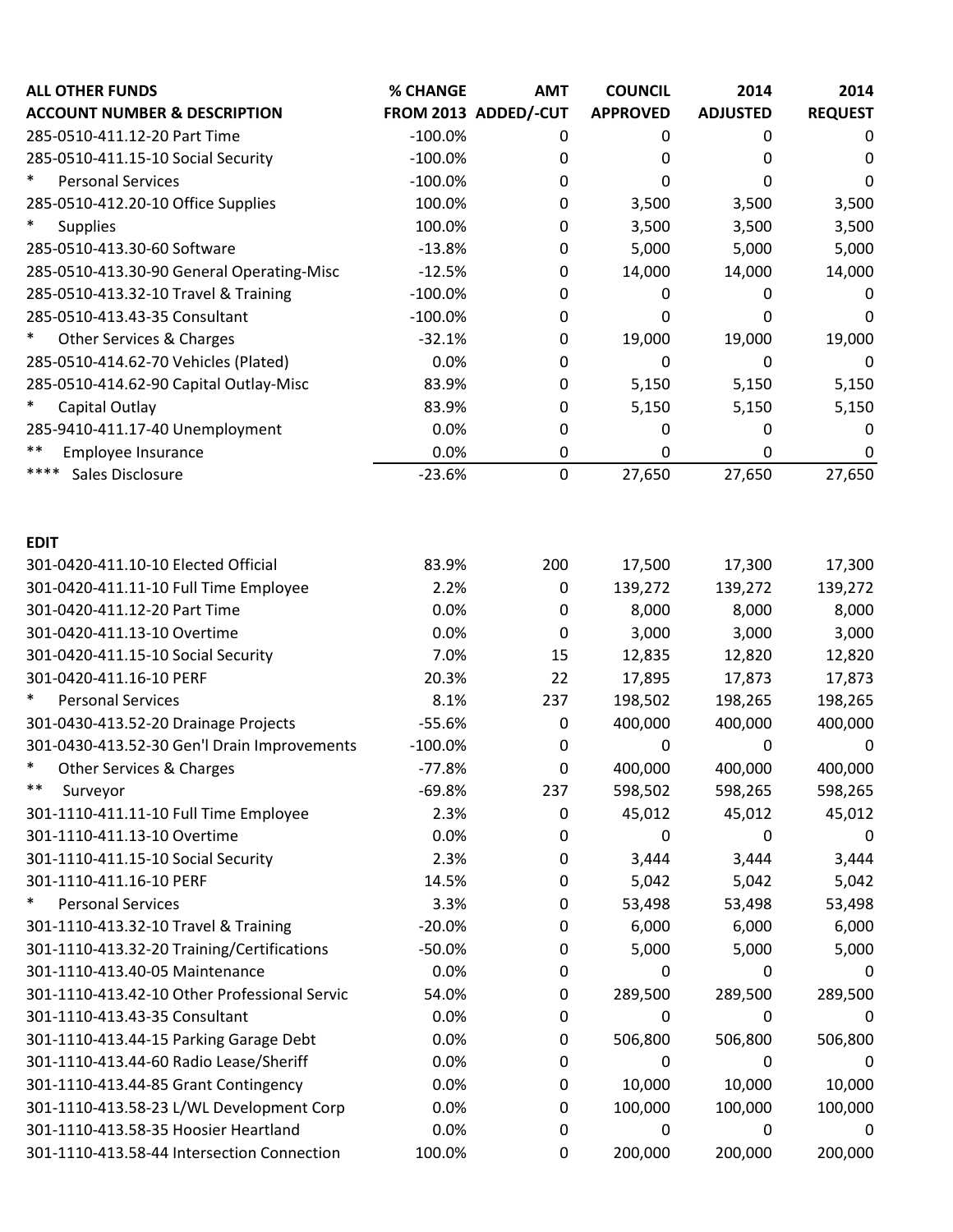| <b>ALL OTHER FUNDS</b>                        | % CHANGE  | <b>AMT</b>           | <b>COUNCIL</b>  | 2014            | 2014           |
|-----------------------------------------------|-----------|----------------------|-----------------|-----------------|----------------|
| <b>ACCOUNT NUMBER &amp; DESCRIPTION</b>       |           | FROM 2013 ADDED/-CUT | <b>APPROVED</b> | <b>ADJUSTED</b> | <b>REQUEST</b> |
| 301-1110-413.58-65 Riggs Comm Health Clinic   | $-2.9%$   | 0                    | 33,000          | 33,000          | 33,000         |
| 301-1110-413.58-90 Wabash River Enhance Corp  | 0.0%      | 0                    | 30,000          | 30,000          | 30,000         |
| 301-1110-413.58-99 Economic Development       | $-66.7%$  | $-600,000$           | 300,000         | 900,000         | 900,000        |
| 301-1110-413.59-40 Environmental Services     | $-100.0%$ | $-11,000$            | $\mathbf 0$     | 11,000          | 11,000         |
| $\ast$<br><b>Other Services &amp; Charges</b> | $-17.6%$  | $-611,000$           | 1,480,300       | 2,091,300       | 2,091,300      |
| 301-1110-414.61-30 Office Building            | $-0.2%$   | 0                    | 300,000         | 300,000         | 300,000        |
| 301-1110-414.61-75 Residential Improvements   | 15.4%     | 0                    | 300,000         | 300,000         | 300,000        |
| 301-1110-414.61-90 Storage Building           | 2400.0%   | 0                    | 1,250,000       | 1,250,000       | 1,250,000      |
| 301-1110-414.62-25 Data Processing-Hardware   | 55.6%     | $\mathbf 0$          | 175,522         | 175,522         | 175,522        |
| 301-1110-414.62-27 Data Processing-Software   | 1327.8%   | 50,000               | 110,000         | 60,000          | 60,000         |
| 301-1110-414.62-30 Emergency Equipment        | 0.0%      | 0                    | 20,000          | 20,000          | 20,000         |
| 301-1110-414.62-70 Vehicles (Plated)          | $-100.0%$ | 0                    | 0               | 0               | 0              |
| 301-1110-414.62-71 Ambulances                 | 100.0%    | 0                    | 100,000         | 100,000         | 100,000        |
| 301-1110-414.67-10 Infrastructure             | $-100.0%$ | $-2,000,000$         | 0               | 2,000,000       | 2,000,000      |
| 301-1110-414.77-90 Vacant Land                | 0.0%      | 0                    | 750,000         | 750,000         | 750,000        |
| $\ast$<br>Capital Outlay                      | $-4.8%$   | $-1,950,000$         | 3,005,522       | 4,955,522       | 4,955,522      |
| $***$<br><b>County Commissioners</b>          | $-9.4%$   | $-2,561,000$         | 4,539,320       | 7,100,320       | 7,100,320      |
| 301-1410-413.30-60 Software                   | 13.1%     | 0                    | 447,800         | 447,800         | 447,800        |
| 301-1410-413.43-55 Hardware Maintenance       | $-38.0%$  | $\mathbf 0$          | 50,000          | 50,000          | 50,000         |
| 301-1410-413.62-15 Communication              | 100.0%    | 0                    | 118,500         | 118,500         | 118,500        |
| 301-1410-413.62-25 Data Processing-Hardware   | 33.2%     | 0                    | 142,700         | 142,700         | 142,700        |
| 301-1410-413.62-26 Data Processing - VOIP     | 0.0%      | 0                    | 0               | 0               | 0              |
| 301-1410-413.62-27 Software                   | $-100.0%$ | 0                    | 0               | 0               | 0              |
| $\ast$<br><b>Other Services &amp; Charges</b> | 26.2%     | 0                    | 759,000         | 759,000         | 759,000        |
| 301-1420-411.10-30 Appointed Official         | 1.4%      | 500                  | 35,979          | 35,479          | 35,479         |
| 301-1420-411.11-10 Full Time Employee         | 1.8%      | $\mathbf 0$          | 112,724         | 112,724         | 112,724        |
| 301-1420-411.15-10 Social Security            | 1.7%      | 38                   | 11,376          | 11,338          | 11,338         |
| 301-1420-411.16-10 PERF                       | 13.9%     | 56                   | 16,655          | 16,599          | 16,599         |
| *<br><b>Personal Services</b>                 | 2.7%      | 594                  | 176,734         | 176,140         | 176,140        |
| 301-1420-412.20-10 Office Supplies            | 0.0%      | $\mathbf 0$          | 4,000           | 4,000           | 4,000          |
| $\ast$<br><b>Supplies</b>                     | 0.0%      | 0                    | 4,000           | 4,000           | 4,000          |
| 301-1420-413.30-60 Software                   | 18.4%     | 0                    | 45,000          | 45,000          | 45,000         |
| 301-1420-413.32-10 Travel & Training          | $-100.0%$ | 0                    | 0               | 0               |                |
| 301-1420-413.43-90 General Operating          | 0.0%      | 0                    | 0               | 0               | 0              |
| $\ast$<br>Other Services & Charges            | 4.7%      | 0                    | 45,000          | 45,000          | 45,000         |
| 301-1420-414.62-25 Data Processing-Hardware   | 0.0%      | 0                    | 0               | 0               | 0              |
| 301-1420-414.62-28 Software - Licensing       | 0.0%      | 0                    | 0               | 0               | 0              |
| $\ast$<br>Capital Outlay                      | 0.0%      | 0                    | 0               | 0               | 0              |
| $***$<br><b>MITS</b>                          | 20.0%     | 594                  | 984,734         | 984,140         | 984,140        |
| 301-9410-411.17-10 Health                     | $-2.2%$   | $-1,648$             | 73,265          | 74,913          | 0              |
| 301-9410-411.17-20 Long Term Disability       | 0.0%      | 0                    | 1,056           | 1,056           | 0              |
| 301-9410-411.17-30 Life                       | 0.0%      | 0                    | 730             | 730             | 0              |
| 301-9410-411.17-40 Unemployment               | 0.0%      | 0                    | 0               | 0               | O              |
| 301-9410-411.17-50 Workers Compensation       | 0.0%      | 0                    | 11,679          | 11,679          | 0              |
| $***$<br>Employee Insurance                   | $-1.9%$   | $-1,648$             | 86,730          | 88,378          | 0              |
| 301-9800-413.30-90 General Operating-Misc     | 0.0%      | 0                    | 0               | 0               | 0              |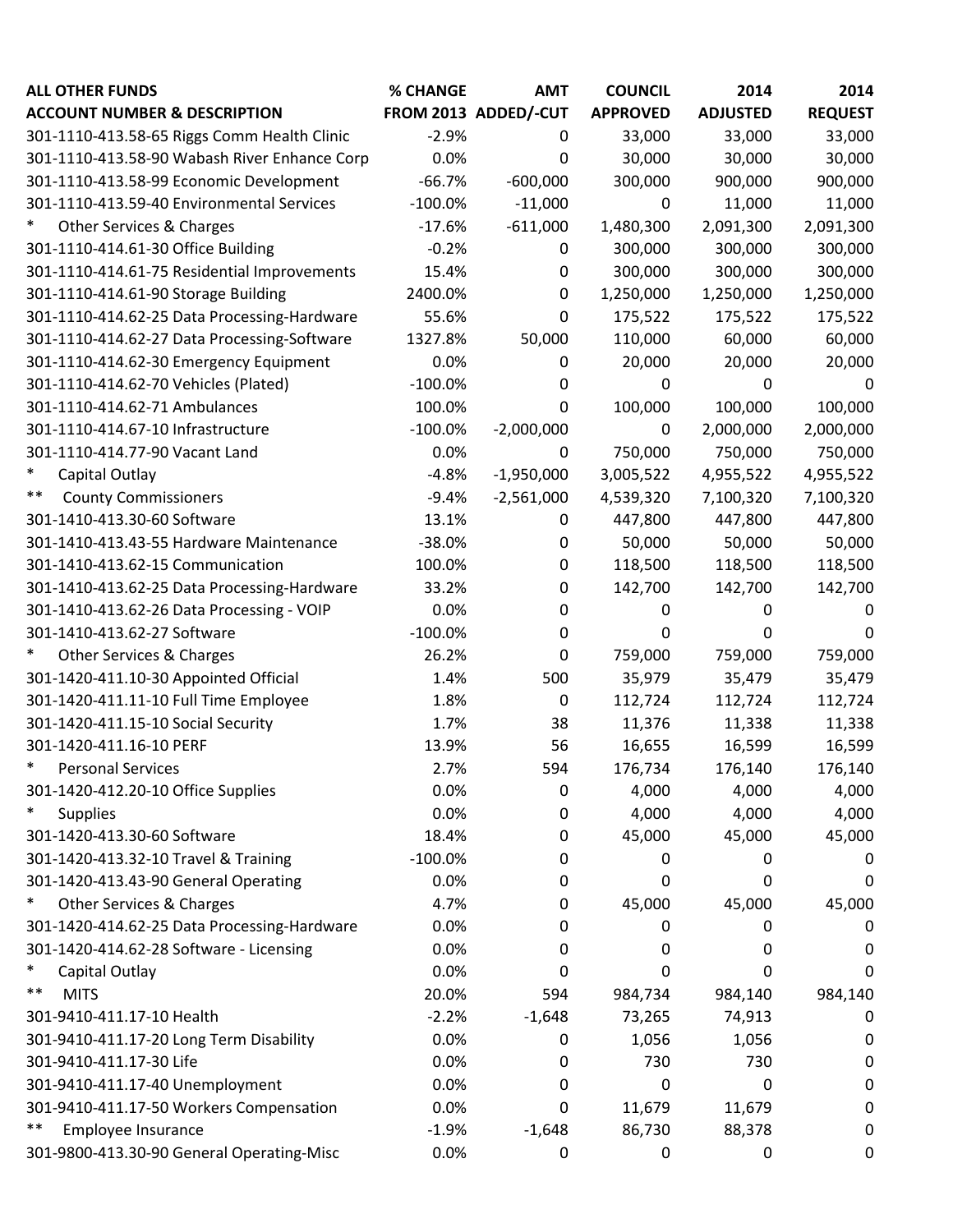| <b>ALL OTHER FUNDS</b>                       | % CHANGE  | <b>AMT</b>           | <b>COUNCIL</b>  | 2014            | 2014           |
|----------------------------------------------|-----------|----------------------|-----------------|-----------------|----------------|
| <b>ACCOUNT NUMBER &amp; DESCRIPTION</b>      |           | FROM 2013 ADDED/-CUT | <b>APPROVED</b> | <b>ADJUSTED</b> | <b>REQUEST</b> |
| $\ast$<br>Other Services & Charges           | 0.0%      | 0                    | 0               | 0               | 0              |
| ****<br><b>EDIT</b>                          | $-21.4%$  | $-2,561,817$         | 6,209,286       | 8,771,103       | 8,682,725      |
| <b>Transfer &amp; Recyling</b>               |           |                      |                 |                 |                |
| 306-1110-413.30-90 General Operating-Misc    | $-100.0%$ | 0                    | 0               | 0               | 0              |
| 306-1110-413.42-10 Other Professional Servic | 0.0%      | 0                    | 8,500           | 8,500           | 8,500          |
| $\ast$<br>Other Services & Charges           | $-71.7%$  | 0                    | 8,500           | 8,500           | 8,500          |
| ****<br><b>Transfer &amp; Recycling</b>      | $-71.7%$  | $\mathbf 0$          | 8,500           | 8,500           | 8,500          |
| <b>Parking Garage Maintenance</b>            |           |                      |                 |                 |                |
| 322-1110-411.12-10 Part Time - Regular       | 0.0%      | 0                    | 0               | 0               | 0              |
| 322-1110-411.13-10 Overtime                  | 0.0%      | $\pmb{0}$            | 1,800           | 1,800           | 1,800          |
| 322-1110-411.15-10 Social Security           | 0.0%      | 0                    | 138             | 138             | 138            |
| 322-1110-411.16-10 PERF                      | 12.2%     | 0                    | 202             | 202             | 202            |
| $\ast$<br><b>Personal Services</b>           | 1.0%      | 0                    | 2,140           | 2,140           | 2,140          |
| 322-1110-413.30-90 General Operating-Misc    | 0.0%      | 0                    | 2,000           | 2,000           | 2,000          |
| 322-1110-413.36-10 Maintenance & Repair      | 195.7%    | $\pmb{0}$            | 68,000          | 68,000          | 68,000         |
| 322-1110-413.37-90 Utilities Misc.           | $-22.9%$  | 0                    | 20,000          | 20,000          | 20,000         |
| 322-1110-413.38-20 Liability                 | 5.0%      | 0                    | 1,480           | 1,480           | 1,480          |
| 322-1110-413.38-30 Property                  | 5.0%      | 0                    | 8,850           | 8,850           | 8,850          |
| 322-1110-413.43-70 Management                | 0.0%      | 0                    | 70,000          | 70,000          | 70,000         |
| $\ast$<br>Other Services & Charges           | 30.2%     | $\pmb{0}$            | 170,330         | 170,330         | 170,330        |
| 322-1110-414.61-40 Depreciation              | 66.7%     | 0                    | 50,000          | 50,000          | 50,000         |
| $\ast$<br>Capital Outlay                     | 66.7%     | 0                    | 50,000          | 50,000          | 50,000         |
| ****<br>Parking Garage Maint                 | 36.6%     | $\pmb{0}$            | 222,470         | 222,470         | 222,470        |
| <b>Local Health Maintenance B</b>            |           |                      |                 |                 |                |
| 460-9010-451.11-10 Full Time Employee        | 100.0%    | 0                    | 37,130          | 37,130          | 37,130         |
| 460-9010-451.12-10 Part Time - Regular       | 100.0%    | 0                    | 25,764          | 25,764          | 25,764         |
| 460-9010-451.15-10 Social Security           | 100.0%    | 0                    | 4,812           | 4,812           | 4,812          |
| 460-9010-451.16-10 PERF                      | 100.0%    | 0                    | 4,159           | 4,159           | 4,159          |
| $\ast$<br><b>Personal Services</b>           | 100.0%    | 0                    | 71,865          | 71,865          | 71,865         |
| 460-9010-453.42-10 Professional Services     | 0.0%      | 0                    | 0               | 0               | 0              |
| $\ast$<br>Other Services & Charges           | 0.0%      | 0                    | 0               | 0               | 0              |
| 460-9010-454.62-90 Equipment Misc.           | 0.0%      | 0                    | 0               | 0               | 0              |
| $\ast$<br>Capital Outlay                     | 0.0%      | 0                    | 0               | 0               | O              |
| 460-9410-411.17-10 Health                    | 0.0%      | 0                    | 0               | 0               | 0              |
| 460-9410-411.17-20 Long Term Disability      | 0.0%      | 0                    | 0               | 0               | O              |
| 460-9410-411.17-30 Life                      | 0.0%      | 0                    | 0               | 0               | 0              |
| $***$<br>Employee Insurance                  | 0.0%      | 0                    | 0               | 0               | 0              |
| ****<br>Local Health Maintenance B           | 100.0%    | $\boldsymbol{0}$     | 71,865          | 71,865          | 71,865         |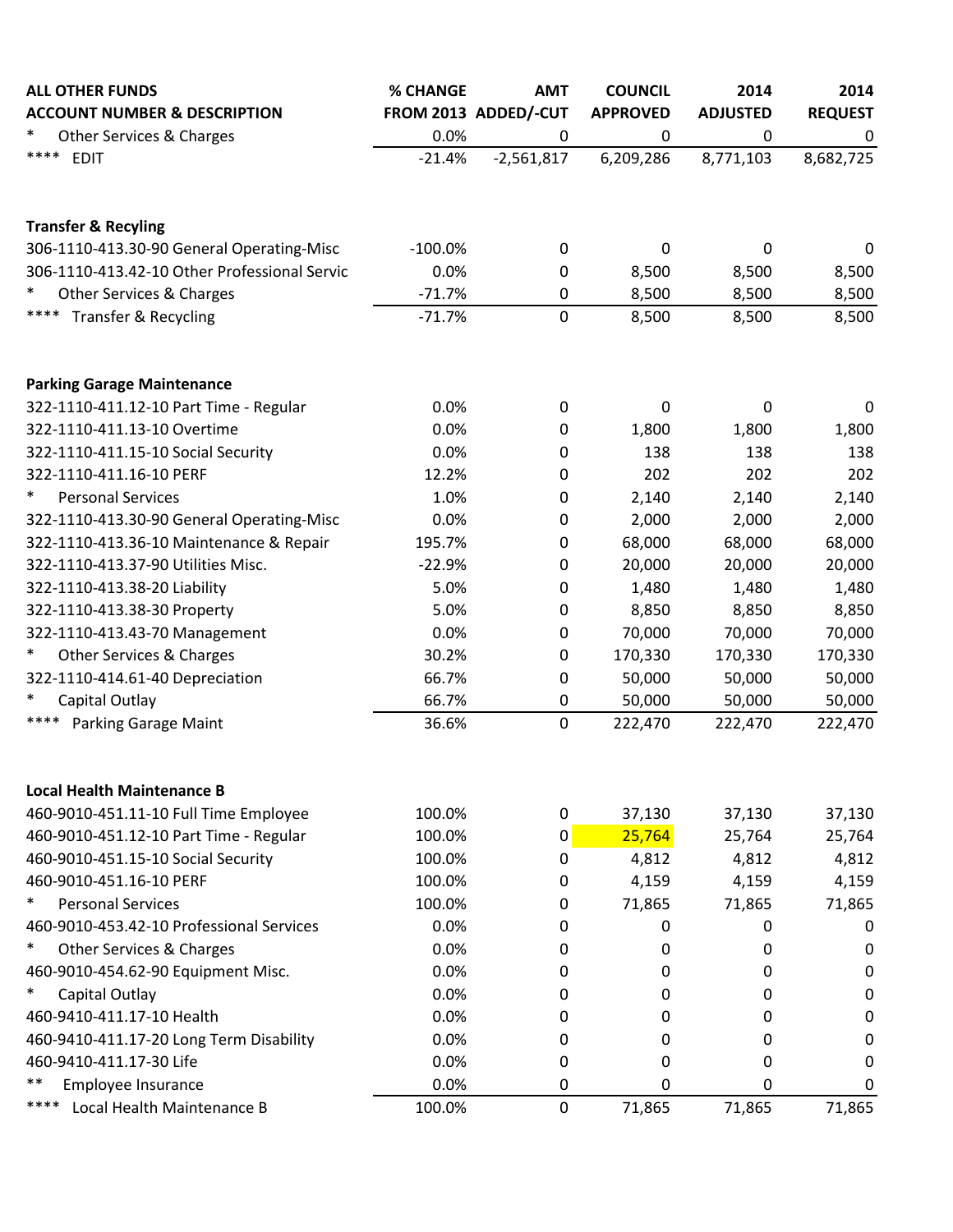| <b>ALL OTHER FUNDS</b><br><b>ACCOUNT NUMBER &amp; DESCRIPTION</b> | <b>% CHANGE</b> | <b>AMT</b><br>FROM 2013 ADDED/-CUT | <b>COUNCIL</b><br><b>APPROVED</b> | 2014<br><b>ADJUSTED</b> | 2014<br><b>REQUEST</b> |
|-------------------------------------------------------------------|-----------------|------------------------------------|-----------------------------------|-------------------------|------------------------|
| Local Health Maintenance A (for historical values)                |                 |                                    |                                   |                         |                        |
| 461-9010-451.11-10 Full Time Employee                             | 0.0%            | 0                                  | 0                                 | 0                       | 0                      |
| 461-9010-451.12-10 Part Time - Regular                            | 0.0%            | 0                                  | 0                                 |                         | 0                      |
| 461-9010-451.15-10 Social Security                                | 0.0%            | 0                                  | 0                                 |                         | 0                      |
| 461-9010-451.16-10 PERF                                           | 0.0%            | 0                                  | 0                                 | $\mathcal{L}$           | 0                      |
| $\ast$<br><b>Personal Services</b>                                | 0.0%            | 0                                  | 0                                 | $\Omega$                | 0                      |
| 461-9410-451.17-10 Health                                         | 0.0%            | 0                                  | 0                                 |                         | 0                      |
| 461-9410-451.17-20 Long Term Disability                           | 0.0%            | 0                                  | 0                                 |                         | 0                      |
| 461-9410-451.17-30 Life                                           | 0.0%            |                                    | 0                                 |                         | 0                      |
| **<br>Employee Insurance                                          | 0.0%            | 0                                  | 0                                 |                         | 0                      |
| ****<br>Local HealthMaintenance A                                 | 0.0%            |                                    | O                                 |                         | 0                      |

*appropriate when grant is awarded, as with other grants* **CASA GAL Grant**

## **Probation User Fees**

| 510-6110-421.11-10 Full Time Employee      | $-2.3%$  | 0         | 164,314 | 164,314  | 164,314  |
|--------------------------------------------|----------|-----------|---------|----------|----------|
| 510-6110-421.12-20 Part Time               | 0.0%     | 0         | 34,000  | 34,000   | 34,000   |
| 510-6110-421.15-10 Social Security         | $-1.9%$  | 0         | 15,172  | 15,172   | 15,172   |
| 510-6110-421.16-10 PERF                    | 9.4%     | 0         | 18,404  | 18,404   | 18,404   |
| $\ast$<br><b>Personal Services</b>         | $-1.1%$  | 0         | 231,890 | 231,890  | 231,890  |
| 510-6110-422.20-10 Office Supplies         | $-31.4%$ | $\Omega$  | 24,000  | 24,000   | 24,000   |
| $\ast$<br><b>Supplies</b>                  | $-31.4%$ | 0         | 24,000  | 24,000   | 24,000   |
| 510-6110-423.30-05 Dues & Subscriptions    | 0.0%     | $\Omega$  | 2,000   | 2,000    | 2,000    |
| 510-6110-423.30-45 Drug & Alcohol Screens  | $-51.6%$ | $-10,000$ | 15,000  | 25,000   | 25,000   |
| 510-6110-423.30-90 General Operating       | $-40.0%$ | 0         | 6,000   | 6,000    | 6,000    |
| 510-6110-423.32-10 Travel & Training       | $-31.8%$ | 0         | 15,000  | 15,000   | 15,000   |
| 510-6110-423.37-30 Cellular Telephone      | $-14.3%$ | 0         | 3,000   | 3,000    | 3,000    |
| 510-6110-423.43-26 Shredding               | 0.0%     | $\Omega$  | 800     | 800      | 800      |
| 510-6110-423.60-83 Interstate Compact Fees | 40.0%    | 0         | 3,500   | 3,500    | 3,500    |
| Other Services & Charges<br>$\ast$         | $-36.9%$ | $-10,000$ | 45,300  | 55,300   | 55,300   |
| 510-6210-421.11-10 Full Time Employee      | 0.0%     | 0         | 0       | 0        | 0        |
| 510-6210-421.15-10 Social Security         | 0.0%     | 0         | 0       | $\Omega$ | 0        |
| 510-6210-421.16-10 PERF                    | 0.0%     | 0         | 0       | $\Omega$ | $\Omega$ |
| $\ast$<br><b>Personal Services</b>         | 0.0%     | 0         | 0       | 0        | 0        |
| 510-9410-421.17-10 Health                  | 3.4%     | $-1,226$  | 54,496  | 55,722   | 55,722   |
| 510-9410-421.17-20 Long Term Disability    | $-4.8%$  | 0         | 628     | 628      | 628      |
| 510-9410-421.17-30 Life                    | $-19.2%$ | $\Omega$  | 400     | 400      | 400      |
| 510-9410-421.17-40 Unemployment            | 0.0%     | $\Omega$  | 8,200   | 8,200    | 8,200    |
| 510-9410-421.17-50 Workers Compensation    | $-74.2%$ | 0         | 2,104   | 2,104    | 2,104    |
| $***$<br>Employee Insurance                | $-6.3%$  | $-1,226$  | 65,828  | 67,054   | 67,054   |
| ****<br>Probation User Fees - Adu          | $-10.8%$ | $-11,226$ | 367,018 | 378,244  | 378,244  |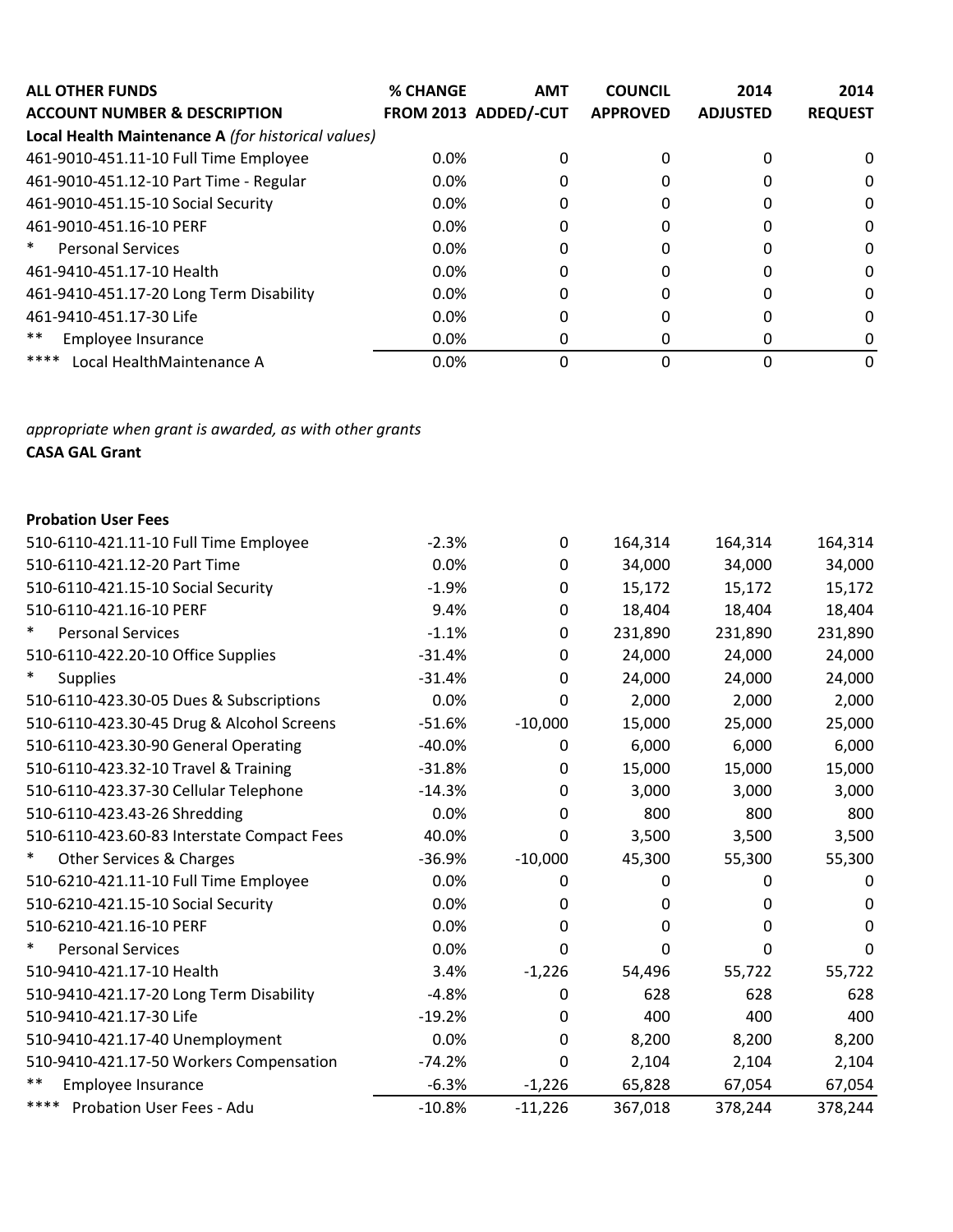| <b>ALL OTHER FUNDS</b>                       | % CHANGE  | <b>AMT</b>           | <b>COUNCIL</b>  | 2014            | 2014           |
|----------------------------------------------|-----------|----------------------|-----------------|-----------------|----------------|
| <b>ACCOUNT NUMBER &amp; DESCRIPTION</b>      |           | FROM 2013 ADDED/-CUT | <b>APPROVED</b> | <b>ADJUSTED</b> | <b>REQUEST</b> |
| <b>Family Counseling</b>                     |           |                      |                 |                 |                |
| 526-7102-413.43-61 Family Relations          | 0.0%      | $\boldsymbol{0}$     | 25,000          | 25,000          | 25,000         |
| Other Services & Charges                     | 0.0%      | 0                    | 25,000          | 25,000          | 25,000         |
| ****<br><b>Family Counseling</b>             | 0.0%      | 0                    | 25,000          | 25,000          | 25,000         |
| <b>Jury Pay</b>                              |           |                      |                 |                 |                |
| 550-7010-423.46-05 Jury Expense              | 0.0%      | 0                    | 10,000          | 10,000          | 10,000         |
| 550-7101-423.46-05 Jury Expense              | $-60.0%$  | $-5,000$             | 10,000          | 15,000          | 15,000         |
| 550-7102-423.46-05 Jury Expense              | $-75.0%$  | 5,000                | 5000            | 0               | 0              |
| 550-7104-423.46-05 Jury Expense              | 0.0%      | 0                    | 1,000           | 1,000           | 1,000          |
| 550-7105-423.46-05 Jury Expense              | 0.0%      | 0                    | 5,000           | 5,000           | 5,000          |
| 550-7106-423.46-05 Jury Expense              | 0.0%      | 0                    | 4,000           | 4,000           | 4,000          |
| ****<br>Jury Pay                             | $-46.2%$  | 0                    | 35,000          | 35,000          | 35,000         |
| <b>Public Defender</b>                       |           |                      |                 |                 |                |
| 555-6310-411.13-10 Overtime                  | 0.0%      | 0                    | 0               | 0               | 0              |
| 555-6310-411.15-10 Social Security           | 0.0%      | 0                    | 0               | 0               | 0              |
| 555-6310-411.16-10 PERF                      | 0.0%      | 0                    | 0               | 0               | 0              |
| $\ast$<br><b>Personal Services</b>           | 0.0%      | 0                    | 0               | $\Omega$        | 0              |
| 555-6310-412.20-10 Office Supplies           | 0.0%      | 0                    | 0               | 0               | 0              |
| *<br><b>Supplies</b>                         | 0.0%      | 0                    | 0               | 0               | 0              |
| 555-6310-413.30-90 General Operating-Misc    | 0.0%      | 0                    | 0               | 0               | 0              |
| 555-6310-413.32-10 Travel & Training         | 0.0%      | 0                    | 0               | 0               | 0              |
| 555-6310-413.42-10 Other Professional Servic | 0.0%      | 0                    | 0               | 0               | 0              |
| $\ast$<br>Other Services & Charges           | 0.0%      | 0                    | $\pmb{0}$       | 0               | 0              |
| $***$<br><b>Public Defender</b>              | 0.0%      | 0                    | 0               | $\mathbf 0$     | 0              |
| <b>Substance Abuse / MH</b>                  |           |                      |                 |                 |                |
| 575-5710-411.10-30 Appointed Official        | 1.9%      | 0                    | 52,371          | 52,371          | 52,371         |
| 575-5710-411.11-10 Full Time Employee        | $-16.8%$  | 0                    | 180,282         | 180,282         | 180,282        |
| 575-5710-411.12-20 Part Time                 | $-66.6%$  | 0                    | 10,008          | 10,008          | 10,008         |
| 575-5710-411.15-10 Social Security           | $-18.6%$  | 0                    | 18,564          | 18,564          | 18,564         |
| 575-5710-411.16-10 PERF                      | $-2.8%$   | 0                    | 26,058          | 26,058          | 26,058         |
| $\ast$<br><b>Personal Services</b>           | $-17.4%$  | 0                    | 287,283         | 287,283         | 287,283        |
| 575-5710-412.20-10 Office Supplies           | $-50.0%$  | 0                    | 3,500           | 3,500           | 3,500          |
| 575-5710-412.23-10 Cleaning Supplies         | $-60.0%$  | 0                    | 200             | 200             | 200            |
| 575-5710-412.25-17 Educational               | $-50.0%$  | $-5,000$             | 5,000           | 10,000          | 10,000         |
| $\ast$<br><b>Supplies</b>                    | $-50.3%$  | $-5,000$             | 8,700           | 13,700          | 13,700         |
| 575-5710-413.25-85 Grant Match               | 0.0%      | 0                    | 0               | 0               | 0              |
| 575-5710-413.30-20 Postage                   | $-50.0%$  | $-500$               | 1,000           | 1,500           | 1,500          |
| 575-5710-413.30-90 General Operating-Misc    | 0.0%      | 0                    | 0               | 0               | 0              |
| 575-5710-413.32-10 Travel & Training         | $-100.0%$ | 0                    | 0               | 0               | 0              |
| 575-5710-413.35-10 Building Lease            | 0.0%      | 0                    | 59,000          | 59,000          | 59,000         |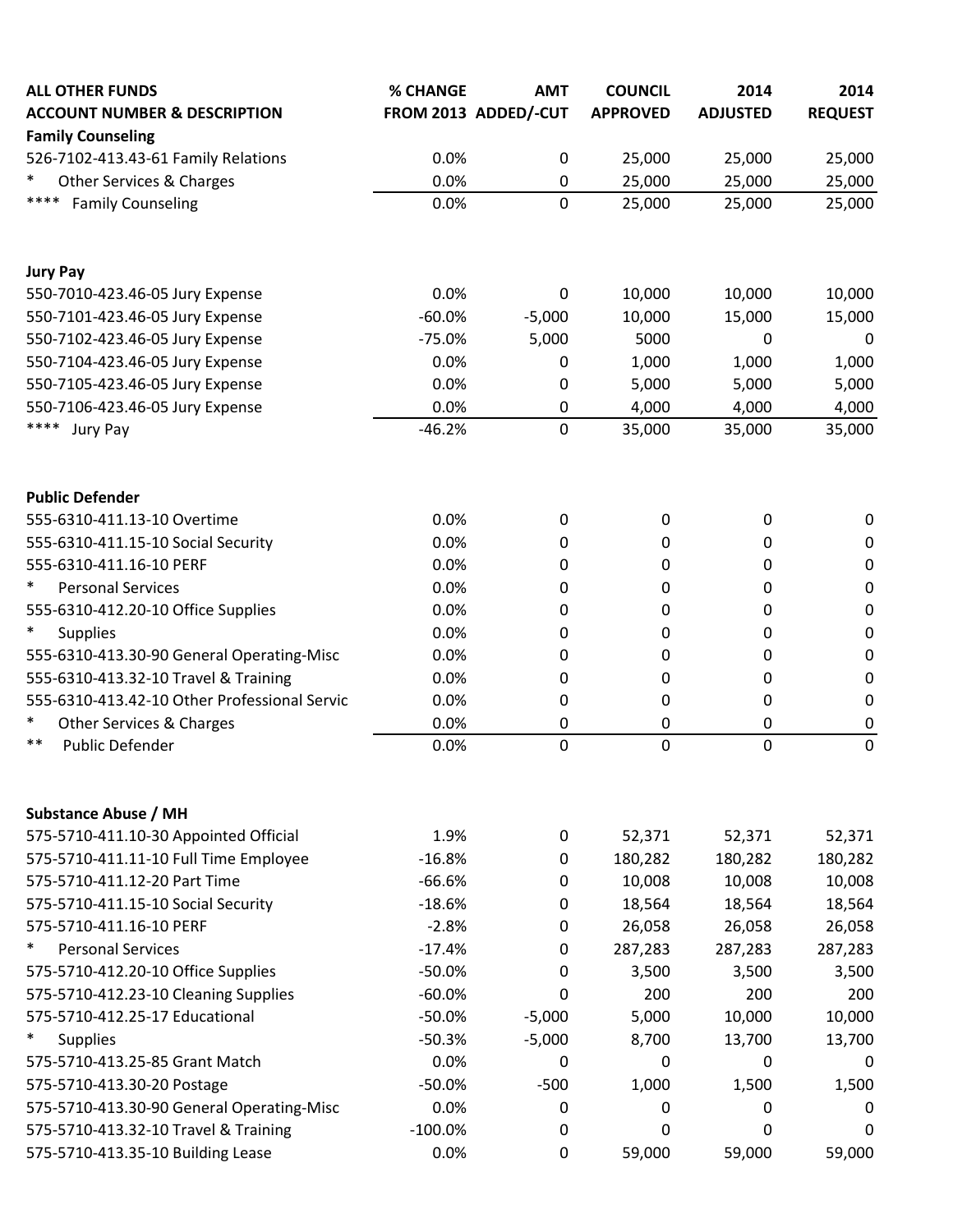| FROM 2013 ADDED/-CUT<br><b>ACCOUNT NUMBER &amp; DESCRIPTION</b><br><b>APPROVED</b><br><b>ADJUSTED</b><br><b>REQUEST</b><br>0.0%<br>15,000<br>15,000<br>575-5710-413.37-90 Utilities Misc.<br>0<br>575-5710-413.42-10 Other Professional Servic<br>0.0%<br>0<br>5,000<br>5,000<br>0.0%<br>$\mathbf 0$<br>120<br>120<br>575-5710-413.43-45 Cleaning<br>575-5710-413.43-60 Contracts-Educator<br>$-68.8%$<br>5,000<br>5,000<br>0 |         |
|-------------------------------------------------------------------------------------------------------------------------------------------------------------------------------------------------------------------------------------------------------------------------------------------------------------------------------------------------------------------------------------------------------------------------------|---------|
|                                                                                                                                                                                                                                                                                                                                                                                                                               |         |
|                                                                                                                                                                                                                                                                                                                                                                                                                               | 15,000  |
|                                                                                                                                                                                                                                                                                                                                                                                                                               | 5,000   |
|                                                                                                                                                                                                                                                                                                                                                                                                                               | 120     |
|                                                                                                                                                                                                                                                                                                                                                                                                                               | 5,000   |
| 0.0%<br>400<br>400<br>575-5710-413.43-90 Contracts Misc.<br>0                                                                                                                                                                                                                                                                                                                                                                 | 400     |
| $\ast$<br>85,520<br>Other Services & Charges<br>$-14.1%$<br>$-500$<br>86,020                                                                                                                                                                                                                                                                                                                                                  | 86,020  |
| 575-5710-414.62-90 Capital Outlay-Misc<br>$-100.0%$<br>0<br>0<br>0                                                                                                                                                                                                                                                                                                                                                            | 0       |
| $\ast$<br>Capital Outlay<br>$-100.0%$<br>0<br>0<br>0                                                                                                                                                                                                                                                                                                                                                                          | 0       |
| 575-9410-411.17-10 Health<br>3.7%<br>$-1,226$<br>62,631<br>63,857                                                                                                                                                                                                                                                                                                                                                             | 63,857  |
| 575-9410-411.17-20 Long Term Disability<br>785<br>785<br>18.9%<br>0                                                                                                                                                                                                                                                                                                                                                           | 785     |
| 575-9410-411.17-30 Life<br>$-2.0%$<br>485<br>485<br>0                                                                                                                                                                                                                                                                                                                                                                         | 485     |
| **<br>Employee Insurance<br>3.8%<br>$-1,226$<br>63,901<br>65,127                                                                                                                                                                                                                                                                                                                                                              | 65,127  |
| ****<br><b>Substance Abuse/MH</b><br>$-15.8%$<br>$-6,726$<br>445,404<br>452,130                                                                                                                                                                                                                                                                                                                                               | 452,130 |
| <b>Community Service</b>                                                                                                                                                                                                                                                                                                                                                                                                      |         |
| 576-5710-411.11-10 Full Time Employee<br>$-20.4%$<br>$\boldsymbol{0}$<br>127,708<br>127,708                                                                                                                                                                                                                                                                                                                                   | 127,708 |
| 576-5710-411.15-10 Social Security<br>9,770<br>9,770<br>$-20.4%$<br>0                                                                                                                                                                                                                                                                                                                                                         | 9,770   |
| 576-5710-411.16-10 PERF<br>$-10.9%$<br>14,304<br>14,304<br>0                                                                                                                                                                                                                                                                                                                                                                  | 14,304  |
| $\ast$<br><b>Personal Services</b><br>151,782<br>$-19.6%$<br>$\boldsymbol{0}$<br>151,782                                                                                                                                                                                                                                                                                                                                      | 151,782 |
| 576-5710-413.30-45 Drug & Alcohol Screens<br>0.0%<br>0<br>0<br>0                                                                                                                                                                                                                                                                                                                                                              | 0       |
| 576-5710-413.30-90 General Operating-Misc<br>0.0%<br>0<br>0<br>0                                                                                                                                                                                                                                                                                                                                                              | 0       |
| Other Services & Charges<br>0.0%<br>0<br>$\Omega$<br>0                                                                                                                                                                                                                                                                                                                                                                        | 0       |
| 576-9410-411.17-10 Health<br>$-33.2%$<br>$-492$<br>21,856<br>22,348                                                                                                                                                                                                                                                                                                                                                           | 22,348  |
| 576-9410-411.17-20 Long Term Disability<br>$\mathbf 0$<br>471<br>471<br>18.9%                                                                                                                                                                                                                                                                                                                                                 | 471     |
| 576-9410-411.17-30 Life<br>$-2.0%$<br>291<br>291<br>0                                                                                                                                                                                                                                                                                                                                                                         | 291     |
| **<br>$-32.3%$<br>22,618<br>Employee Insurance<br>$-492$<br>23,110                                                                                                                                                                                                                                                                                                                                                            | 23,110  |
| ****<br><b>Community Service</b><br>$-21.5%$<br>$-492$<br>174,400<br>174,892                                                                                                                                                                                                                                                                                                                                                  | 174,892 |
|                                                                                                                                                                                                                                                                                                                                                                                                                               |         |
| <b>Ineligible HSC</b>                                                                                                                                                                                                                                                                                                                                                                                                         |         |
| 10,000<br>10,000<br>727-0110-411.12-20 Part Time<br>$-33.1%$<br>$\mathbf 0$                                                                                                                                                                                                                                                                                                                                                   | 10,000  |
| $-100.0%$<br>727-0110-411.13-10 Overtime<br>0<br>0<br>0                                                                                                                                                                                                                                                                                                                                                                       | 0       |
| 765<br>765<br>727-0110-411.15-10 Social Security<br>$-33.4%$<br>0                                                                                                                                                                                                                                                                                                                                                             | 765     |
| $\ast$<br><b>Personal Services</b><br>10,765<br>$-33.3%$<br>10,765<br>0                                                                                                                                                                                                                                                                                                                                                       | 10,765  |
| 727-0110-413.42-10 Other Professional Servic<br>100.0%<br>160,000<br>160,000<br>0                                                                                                                                                                                                                                                                                                                                             | 160,000 |
| Other Services & Charges<br>100.0%<br>160,000<br>160,000<br>∗<br>0                                                                                                                                                                                                                                                                                                                                                            | 160,000 |
| 727-0120-413.30-90 General Operating-Misc<br>100.0%<br>15,000<br>15,000<br>0                                                                                                                                                                                                                                                                                                                                                  | 15,000  |
| 727-0120-413.60-35 Inel.HSC Penalty - State<br>100.0%<br>50<br>50<br>0                                                                                                                                                                                                                                                                                                                                                        | 50      |
| Other Services & Charges<br>100.0%<br>∗<br>15,050<br>15,050<br>0                                                                                                                                                                                                                                                                                                                                                              | 15,050  |
| ****<br>Ineligible HSC<br>1050.7%<br>$\mathbf 0$<br>185,815<br>185,815                                                                                                                                                                                                                                                                                                                                                        | 185,815 |
| <b>Project (Revolving)</b>                                                                                                                                                                                                                                                                                                                                                                                                    |         |
| 780-8010-433.30-90 Miscellaneous<br>100,000<br>100,000<br>$-80.0%$<br>0                                                                                                                                                                                                                                                                                                                                                       | 100,000 |
| $\ast$<br>Other Services & Charges<br>$-80.0%$<br>100,000<br>$\boldsymbol{0}$<br>100,000                                                                                                                                                                                                                                                                                                                                      | 100,000 |